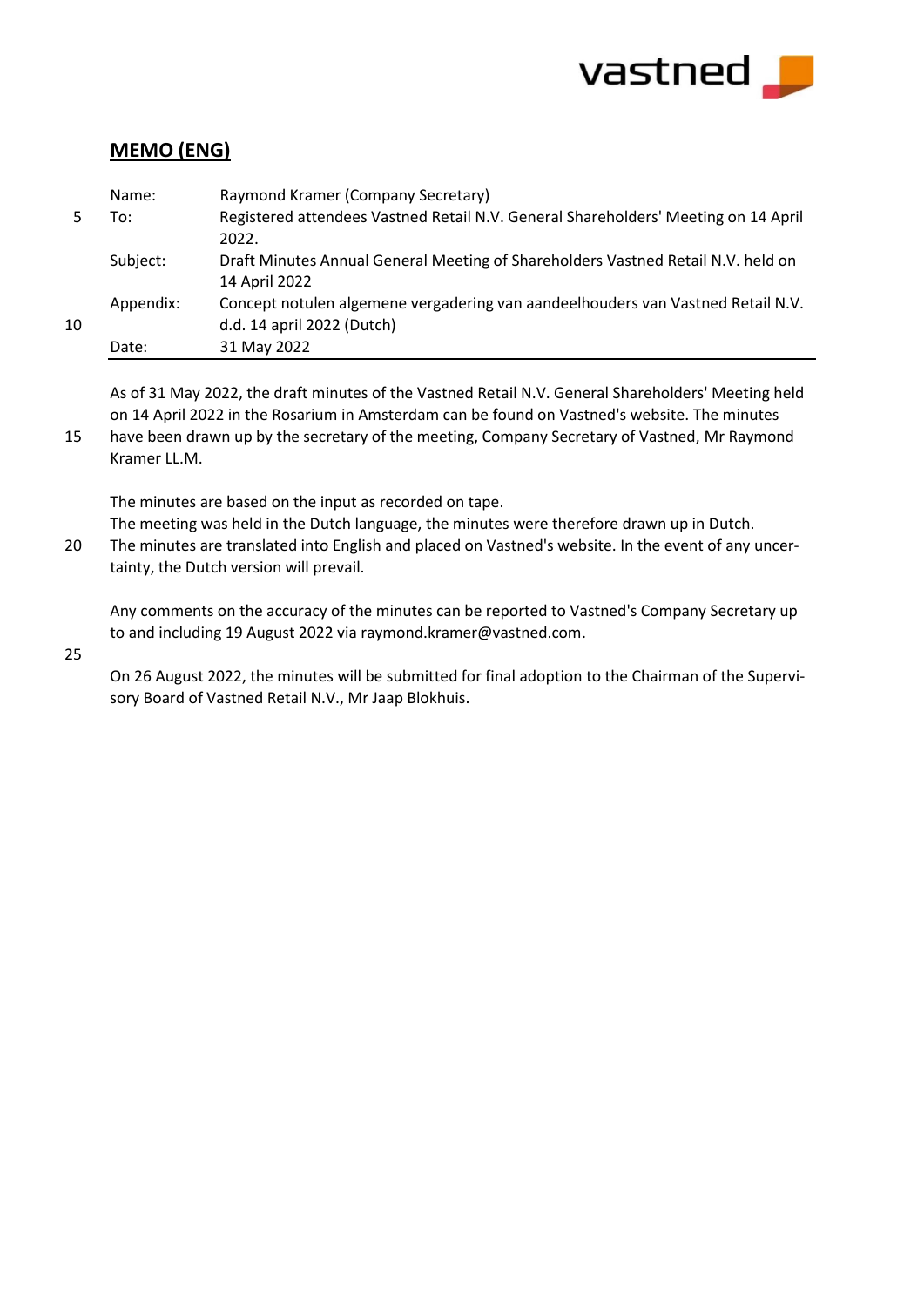# **The Annual General Meeting of Vastned Retail N.V. held on Thursday 14 April 2022 at 1:00pm in Rosarium, Amstelpark 1 in Amsterdam.**

5

#### **Chairman: Mr M.C. van Gelder, chairman of the Supervisory Board of Vastned Retail N.V. ('Vastned' or 'the company') Secretary: Mr R.P.O. Kramer, Company Secretary**

10

### **1. Opening and announcements**

nouncements.

The **chairman**: Good afternoon, ladies and gentlemen, welcome to the Annual General Meeting of 15 Vastned shareholders for the 2021 financial year. I hereby open the meeting. I note that the meeting has been convened in accordance with the law and the articles of association of the company. The agenda with the items to be discussed and appendices has been available for inspection at the office of the Company, from ABN and as of 3 March of this year on our website. I would like to give you an extra special welcome because we are finally physically in the same room again after 20 two years of COVID-19. It is great that we can meet again in person. We at Vastned have missed you and also this interaction. I am glad that you have come here after all, and the room is almost full, which is good news for us. Seated at the table are our CEO Reinier Walta, on my left, the Supervisory Board, Jaap Blokhuis and my name is Marc van Gelder, I am your chairman. I hereby appoint our company secretary, Raymond Kramer, who is also seated at the table, as secretary of 25 this meeting. Our accountant from EY, Jaap de Jong, is at the back of the room and is now raising his hand. As soon as the number of shareholders present and entitled to vote at this meeting is known, we will inform you. I would like to give you the opportunity to ask questions at each agenda item and you can do that at the microphones over there, so please just walk up to the microphone and ask the question. Please state your name loudly and clearly before you ask your question. 30 Furthermore, I kindly ask you to check that your mobile phone is switched off or on silent. I will give you a moment to actually do this, can you all just check that your mobile phones are switched off? I assume that all mobile phones are now switched off. In total, there are 15 items on the agenda today. Questions not specifically related to one of these agenda items will be taken during 'any other business'. The texts of the presentation at this AGM are mainly in English, so that we 35 can show investors abroad the same presentation. As you will have noticed and are accustomed to, the language of this AGM is Dutch. The minutes will be made in Dutch, then translated into

# 40 **2. Report of the Executive Board on the 2021 financial year and discussion of the main points of the corporate governance structure and compliance with the Corporate Governance Code**

English and posted on Vastned's website within a few weeks. That concludes my general an-

The **chairman**: Let us now formally move to item 2 on the agenda, the report of the Executive 45 Board on the 2021 financial year. As regards the corporate governance structure and compliance with the Corporate Governance Code, you have read in the annual report from page 68 onwards that Vastned again complied with all the provisions of the Code in 2021.

Our CEO Reinier Walta will comment on the past financial year and give his views on various developments and how they affect Vastned. He will then elaborate on the effects that these develop-50 ments have on the financial results and the financing structure. I would now like to give the floor to Reinier Walta.

Mr **Walta**: Thank you, Marc. In 2021, Vastned achieved positive results even though many of our tenants were confronted with temporary lockdowns and closures of non-essential shops. We also 55 had to pull out all the stops and do everything we could to remain on good terms with our tenants and secure positive agreements. The final operational and financial results in 2021 once again clearly demonstrate the solidity of the property portfolio. We achieved an occupancy rate of

*Draft* minutes Annual General Meeting Vastned Retail N.V. 14 April 2022 2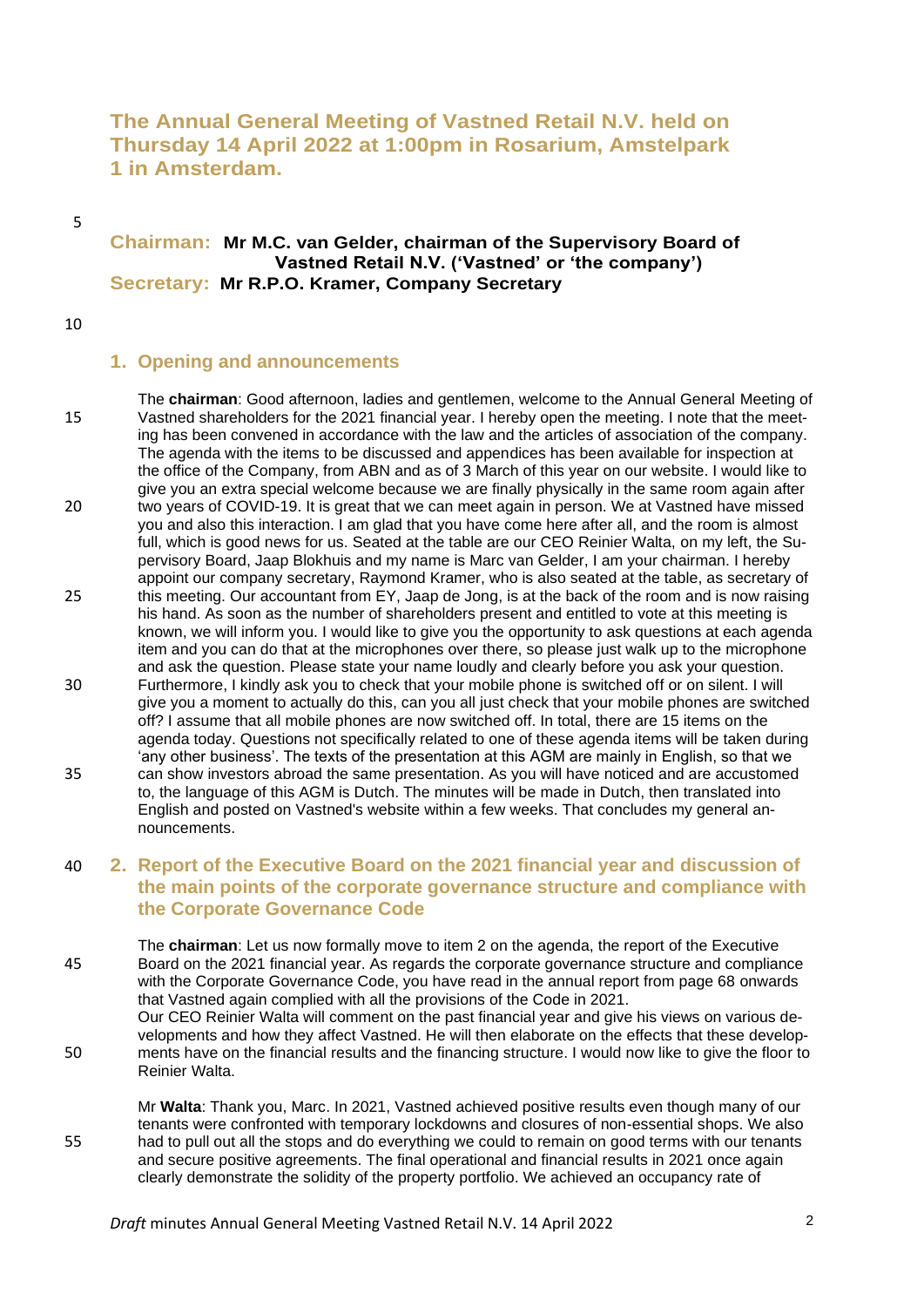97.9%, which returned us to pre-COVID levels. The collection rate was 96%, which means that during the year we collected 96% of all the invoiced rents; that includes the discounts we gave. Earnings per share were € 0.84 positive compared to € 2.41 negative in 2020. Our direct result rose from € 1.85 to € 1.93 per share. There was a minor decrease in the value of our portfolio of

- 5 1.6% with a 0.2% increase in the second half of 2021. This allows for a dividend of € 1.73 per share, equal to the dividend paid for 2020. This constitutes a pay-out ratio of 89.6%. We made a great deal of progress in 2021 on the implementation of the strategy. We have put a lot of effort into improving the tenant mix, reducing our fashion exposure from 48% to 46% and adding new tenants such as My Jewellery in Arnhem and Mechelen, Bolia in Lille and Moss Copenhagen in
- 10 Amsterdam. We have also gained tenants in what is known as the 'phygital' segment that is very important to us, which refers to retailers who seek a symbiosis between digital and physical presence. A total of € 18.2 million in non-strategic assets was sold at on average 4% above book value. Finally, we delivered on our cost-cutting plan and reduced the number of FTEs by five, mainly by working smarter.
- 15 Let us now turn to our operational performance. As mentioned earlier, we had a high occupancy rate with a vacancy rate of only 2.1%. So the occupancy rate increased to 97.9%, compared to 96.5% at the end of 2020. In the Netherlands and Belgium the occupancy rate increased; in France the occupancy rate fell slightly, mainly due to the departure of tenant Sandro in Paris, and in Spain the occupancy rate remained at 100%. Despite the COVID-19 lockdowns, the leasing ac-
- 20 tivity remained good in 2021, with 92 new lettings representing  $\epsilon$  12.4 million in gross rental income, or 17.4% of Vastned's total gross rental income. The lease renewals resulted in an average decrease of 4.5% compared to the old rent, or € 600,000 in total rental income. New leases were signed with Domino's, My Jewellery, Coolblue and Sinéquanone, among others. Our undiminished attention to our tenants and a great deal of tailored work during the COVID-19 crisis resulted in a
- 25 collection rate of 96%. This included 3.1% in rental discounts on all invoiced turnover. As a result, the collection rate could never exceed 97% and indeed we believe that 96% is quite a high percentage given the COVID crisis and the market conditions in which we had to operate. More diversification reduces the risk. The pie chart on the left shows our most important cities and the percentage they represent of the total value of the Vastned portfolio. As you can see, Amsterdam is
- 30 the largest in our portfolio with 22%, followed by Paris with 16% and Utrecht with 7%. Bordeaux is almost as big as Utrecht, followed by Antwerp, Madrid, Lille and Brussels. If we look at the segmentation and the type of retailer or tenant, we see that 46% of the annual contracted rental income came from fashion, 17% from supermarkets and personal care, 10% from the sports segment, 6% from 'home and garden' and finally about 4% from our residential properties. In 2021,
- 35 approx. 40% of the rental income came from well-performing sectors; supermarkets and personal care did well and sports and 'home and garden' did even better than before the COVID crisis. Rental income from apartments also increased, and we added another 14 new or renovated flats in 2021. In the fashion category, we saw greater differences between retailers and how they were affected by the lockdowns. We are also seeing that it is increasingly important for retailers to have 40 a good digital presence. Good examples are Bolia in France and My Jewellery in the Netherlands
- and Belgium. Ultimately, we want to reduce the share of fashion from 46% today to 30%. This will take time, because a transformation of that magnitude must be carried out in a way that makes financial sense. Vastned has realised the cost-cutting plans announced in 2021. General costs have been reduced by 18% over the past two years. In 2021, the reduction in overheads was  $\epsilon$
- 45 700,000; normalised for the one-off benefits we had in 2020, it was even € 900,000. In 2021, we saw a relatively limited 1.6% decrease in the value of our property; in the second half of 2021, there was in fact a limited increase of 0.2%. Although COVID is still having an impact on retail property markets, we are seeing the first signs that property markets are returning to normal and that valuations are stabilising. In the area of financing, we are not yet seeing any developments
- 50 that will directly affect us since we will not need any refinancing until the first half of 2023, and that will be relatively small. At the same time, we are closely watching the rapid rise in interest rates of recent months, which will ultimately affect Vastned's refinancing options and conditions. In 2021, the average cost of our debt position decreased to 1.9%, from 2% in 2020. Our loan-to-value was 43%, unchanged from 2020.
- 55 Let me now turn to the broad economic developments. It is a new economic reality that due to geopolitical uncertainty, in particular the war in Ukraine and all its consequences, the ongoing problems in the global distribution chains and high energy prices and rising food prices, the likelihood of stagflation and recession is increasing sharply. In the countries where Vastned now operates, the economy has so far continued to grow, yet growth is expected to slow down in the years 60 ahead, as you can see from these graphs, which are based on forecast models from Oxford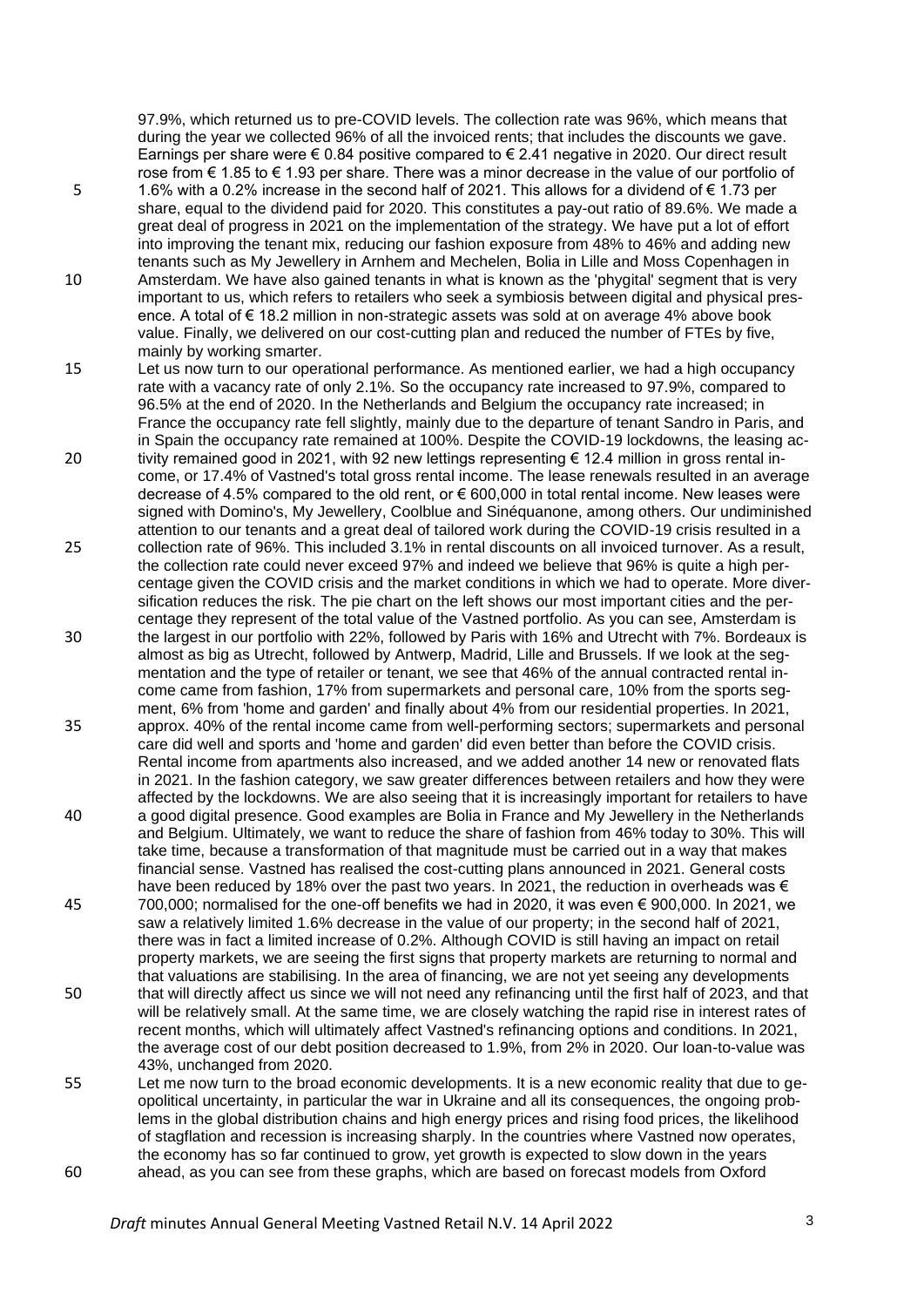Economics. I should add that this growth forecast may be overtaken by the new economic reality in 2022. A recession in Europe could even lead to a few quarters of negative growth in these countries, and then the lines in these graphs would dip faster and much deeper. At the same time, we are seeing that unemployment in most countries where Vastned is active is lower than in previ-

- 5 ous years and that there is even tightness in parts of the labour market. In itself, low unemployment is good for high street spending and in bars and restaurants, but with fears of economic hardship running high, most likely consumers' willingness to buy will come under pressure. The spike in inflation and the potential of energy prices remaining high long-term are expected to depress consumers' willingness to buy and thus their spending in the coming period, although to
- 10 what extent is still very uncertain at present. Growth in retail sales was already expected to slow down after a strong recovery in the recent period and this has become even more probable given the high level of economic uncertainty and the sharp rise in inflation. It remains to be seen how the rapid decline in consumer confidence that we are now seeing will affect spending in shops. Compared to 2021, the footfall figures are of course still much better, also because in 2021 we obvi-15 ously experienced several lockdowns. The outbreak of the war in Ukraine seems especially to

have affected the willingness to buy. Let me now turn to the property market developments that are relevant to us. Currently, we see

- that large retailers are much more selective with regard to shop locations; they look critically at the number of branches in particular. This serves to reinforce the expectation that demand for square 20 metres in the main shopping streets will fall. Our answer to the changing demand for property in city centres is more diversification and more mixed use. More diversification is achieved by adjusting the tenant mix and attracting more future-proof tenants and new retail players looking for visible locations in the main shopping streets. In the context of diversification, we are also developing more mixed-use sites. Increased demand for living above shops and small offices in city centres
- 25 offers attractive opportunities to put more square metres of our premises to good use. This is an effective way to respond to strong urbanisation trends and the need for more liveliness in shopping streets after shops close, which also enhances the liveability of city centres. We also see an increasing number of successful retailers with web shops that are also looking to expand the number of physical shops. In many cases, they are interested in retail units and premises in the main
- 30 shopping streets that really add to the experience and strengthen their business. A great example is My Jewellery, whose founder and owner Sharon Hilgers shared her story in our annual report about the right combination of appealing digital presence and physical experience shops. My Jewellery currently rents properties from Vastned in the Netherlands and Belgium. In total, they have 22 shops and My Jewellery employs around 600 people. We will also continue to realise residen-
- 35 tial housing above shops, so as to meet some of the demand for more living space in city centres and making city centres more pleasant places to stay while at the same time making better use of our own surface area by adding sustainable apartments with good energy labels of A or higher where possible. This is Hilko, our portfolio manager in the Netherlands. He works in cities like Utrecht, Amsterdam and The Hague, but also in other places, looking for more mixed-use and
- 40 more residential space above our shops. This is about value creation in the broadest sense and not just about the higher appraisal values that such a transformation brings. In our mixed-use strategy we mainly focus on properties that also have retail functions and shops that provide for the daily needs of the residents, i.e. more focused on convenience, such as our property in Ferdinand Bolstraat. In cities where we only have a few floors of a building, it can be interesting to 45 transform the first floor into offices. In Paris, for example, there is strong demand for this type of
- smaller office space, and it often generates more rent than additional warehouse space for the shop. Shops at central locations in major cities are increasingly an integral part of Click & Collect strategies and should enhance brand visibility.
- I will now discuss the implementation of our strategy in more detail. We made good progress in 50 implementing our strategy in 2021. With this strategy, we respond to the developments in the market as best we can, as described earlier. We explained this in detail when we published our annual figures, but I think it is important to reiterate it here. We are seeing an improvement in the tenant mix; the share of fashion and clothing has decreased from 48% in 2020 to 46% in 2021. We added new tenants in the mixed digital and physical segment, sold  $\epsilon$  18.2 million in non-strategic
- 55 assets, reduced the number of FTEs by five to 32 and, last but not least, realised our cost reduction plan. Vastned also continues to look for further optimisation of the portfolio with a focus on winning cities, i.e. cities with attractive and often historic city centres. These are also cities where we see many urbanisation trends that enhance city centre dynamics and enhance the attractiveness for both residents and visitors. These are also cities where we believe further clustering of 60 our property is possible. We will continue to invest in properties that meet the needs of retailers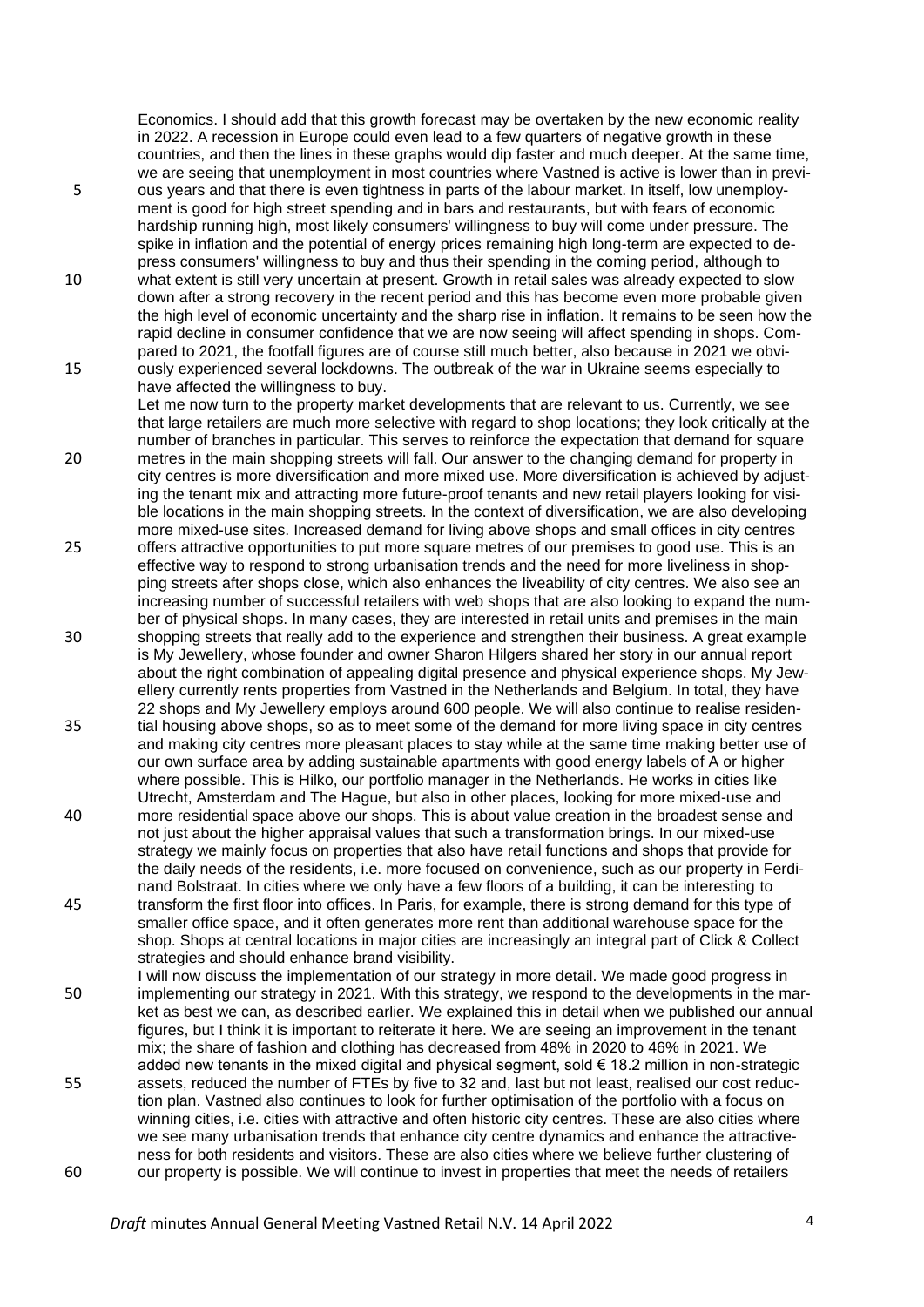with a strong digital presence who are looking for an experience store to enhance the customer experience and strengthen the brand. We also continue to look for properties with shops that are a good fit for more convenience and other services. Of course, we also want to increase the sustainability of our properties and we explicitly include this in our investment policy. We also divest prop-5 erties, but we do so very selectively and only certain assets that no longer fit the portfolio and that may no longer generate the same return in the long term if we were to keep them. The proceeds from divestments also make it possible to make new investments or further reduce our LTV in the long term. Over the past three years Vastned has selectively sold non-strategic assets, in almost

- all cases above book value. In total this involved 32 divestments with a total value of  $\epsilon$  42 million. 10 On average these assets were sold 6.6% above the last appraisal value. This demonstrates once again that the appraisal value or book value has proved to be a good approximation of the actual value of our property in the market in recent years. Since there have been plenty of transactions in the market in recent years in spite of the COVID-19 crisis, and interest in these types of retail properties has increased rather than decreased in many places, we believe that the value of our
- 15 properties remains robust and that the likelihood of sales below current book value will be minimal in the coming years. Sustainability is important to Vastned and its stakeholders. Vastned wants to create long-term value for its stakeholders, continues to invest in properties in historic cities and thus contributes to the preservation of historic buildings and cultural heritage. By transforming empty floors into good quality apartments, Vastned contributes to the housing stock and to making
- 20 city centres more attractive and livelier, also at night when shops are closed. Our investments in apartments contribute to improving the sustainability of historical buildings, as we can often raise the energy label to A or higher through good insulation and double glazing. As stated earlier, we completed or renovated fourteen flats in 2021, compared to seventeen in 2020. Vastned also has a committed € 40 million green revolving credit facility. Under its green finance framework, Vast-
- 25 ned currently has 10% eligible assets to which this financing is linked. A new target was recently set to increase the rate of eligible assets to 25% in the years ahead. The 25% target must be achieved by 2025 and this is expected to open up more green financing opportunities. In the past year we have also drawn up a new ESG policy, which can be found on the Vastned corporate website and in our annual report. We also won EPRA gold awards again, including for
- 30 our sustainability disclosures in the annual report. Our total shareholder return performance over the past two years was the best in our industry. Looking at the attached graph for the past two years, I think Vastned can be proud of that. However, given the discount on the share price compared to the EPRA NTA of €42.00, we still have our work cut out.
- Let us now turn to the outlook for 2022. When we announced the annual figures in February, we 35 did not offer a concrete outlook for 2022. One factor was that it was difficult to foresee what impact the COVID pandemic would still have in 2022, partly because the effects of the reduction of support measures by governments are difficult to gauge. However, the impact of a possible further outbreak of new variants of the COVID-19 virus adds to the uncertainty of the predictions. In addition, the war in Ukraine, persistent high energy prices and the latest spike in core inflation are hav-40 ing an even more difficult to predict effect on shopping behaviour in the major shopping cities of Western Europe. We covered this earlier in the presentation. Meanwhile, Vastned continues to focus on maintaining its excellent operational performance and executing its strategy. Thank you. I return the floor to Marc.
- 45 The **chairman**: Reinier, thank you very much for your presentation and your explanation. Questions can now be asked about the topics that Reinier has discussed. I see a gentleman over there, if you could just state your name.

Mr **Jansen**: My name is Jasper Jansen of the Association of Stockholders (VEB), an advocacy 50 group with 45,000 active investors, some of whom certainly invest in Vastned. First of all, many thanks for the clear presentations, my compliments for the results in a rather difficult year. I will have some questions on strategy and governance later, but I think we cannot avoid asking a few questions about the elephant in the room. Which is that Vastned was in a situation where it hardly had any room to manoeuvre because it was severely restricted by the attitude of a major share-55 holder. In the last two years, almost all agenda items were voted down at the annual meetings, with the exception of the dividend and the financial statements. To be honest, we had never seen this before in listed Dutch companies. All this time, the nature of the disagreement between the two parties, which was never mentioned, was a matter of conjecture for the smaller shareholders, who – and I am keen to point this out – together account for three quarters of the share capital. 60 We believe that this AGM, the first physical meeting since these events started, should be the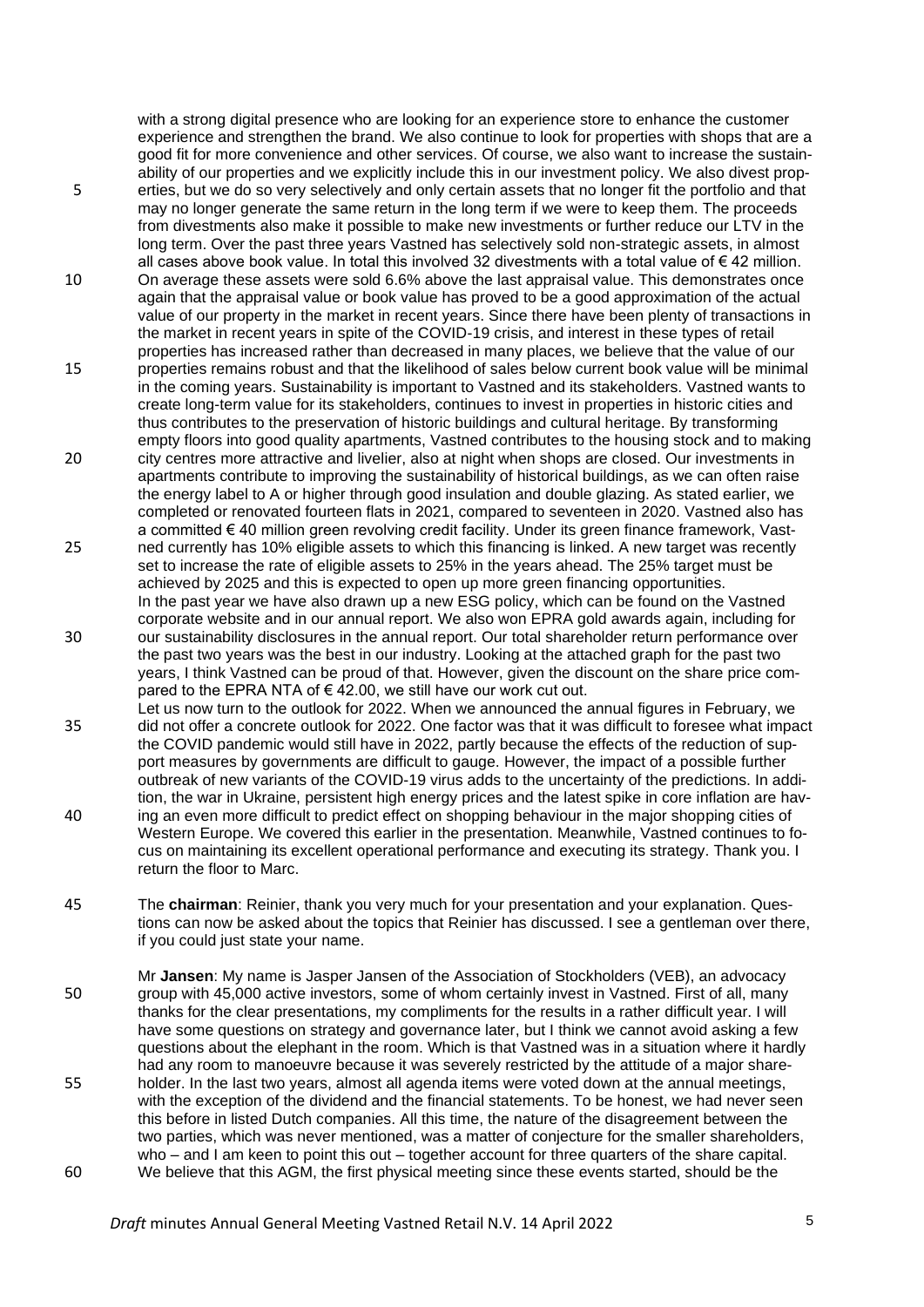venue where Vastned finally offers clarity on what has been going on. In the 2021 AGM, we received a commitment from you, Mr chairman, that Vastned would provide transparency once the dialogue with the major shareholder was completed. So this leads to the following three questions. The first question is: would Vastned reveal what points were raised by the major shareholder and 5 how they were addressed?

- The second question is: we are about to vote on the appointment of supervisory board members, but would Vastned give us some idea of the concessions or promises it had to make in order to make peace with the major shareholder?
- Finally, and this is actually the most important question, also given the surprising voting results at 10 the previous shareholders' meeting: is our analysis correct that peace has truly been made and that we will not be faced again at this or the next AGM with an apparent shareholder rebellion crippling the company in terms of governance?

These are my initial questions; I will have more questions later.

- 15 The **chairman**: I will answer these questions as chairman of the Supervisory Board. What you said about the proposals being voted down is correct, we did not enjoy that either, let there be no doubt about that, but we said that we would enter into dialogue with the shareholder. We have been in dialogue with the shareholder and I do believe that we have reached an agreement with the shareholder. This has resulted in a number of points. The first is that the shareholder has nom-20 inated a supervisory board member and that is Mr Ber Buschman. We are going to vote on his appointment later, and if there are any questions about Mr Buschman then I suggest that we deal with them later when we tackle that agenda item. I do not know which way the meeting will vote, but I hope that all proposals will be adopted, and I suggest that we consider the outcome of the
- vote during 'any other business'. I can only make statements about that later, not in advance. 25 Next, the relationship with the major shareholder. It is constructive, we have entered into dialogue and there are also a number of representatives of the major shareholder here in the room, which we are very pleased about. That is all I can say.
- Mr **Jansen**: Well, I suppose that is an answer of a sort, but what prevents you from discussing the 30 bones of contention in more detail? Let's be perfectly clear, he is a minority shareholder. 75% of the share capital has played a bit part in this whole matter for the past two years and we are being kept in the dark. In the beginning, we read reports in newspapers, there were harsh words and allegations, 'the top must go', 'the cost base is far too high', strategic issues were pointed out and, in my opinion, not all of them unjustified, but beyond that, we were not told anything and even now I 35 don't get a straight answer.

The **chairman**: I am giving you a straight answer; I have said very clearly that there is a nomination for a supervisory board member. I am reiterating what was written in the newspapers. On the issue of costs, we certainly listened to the major shareholder. You can see that costs have come 40 down 18% in two years, which is no mean feat. We have also moved offices; we were close to here and now we are in Hoofddorp. So there has certainly been action in recent years, but the dialogue with the major shareholder has taken some time. I would also have preferred it to be quicker, but that dialogue is now over and I think we have a good agreement with the major shareholder at the moment. But it only concerns this nomination. I want to state very clearly that no 45 other commitment has been made to the major shareholder, only on the issue of nominating a supervisory board member; that issue we have accepted, all other issues are up to the company. I also want to say very clearly that in Dutch law it is the company and not the shareholder who decides on the strategy. The shareholder can give advice, and we may take that into consideration, but the company decides on the strategy.

50

Mr **Jansen**: All right. I have some follow-up questions on other issues.

The **chairman**: Go ahead.

55 Mr **Jansen**: About this year's guidance. It is understandable that the situation in Ukraine is a new factor, but is there a time when that guidance will be given, can you give a timeline for that? I think it is also important for our support base to know whether the direct result will grow with inflation. Could you perhaps tell us about the indexation of the contracts? I believe other property funds have done so.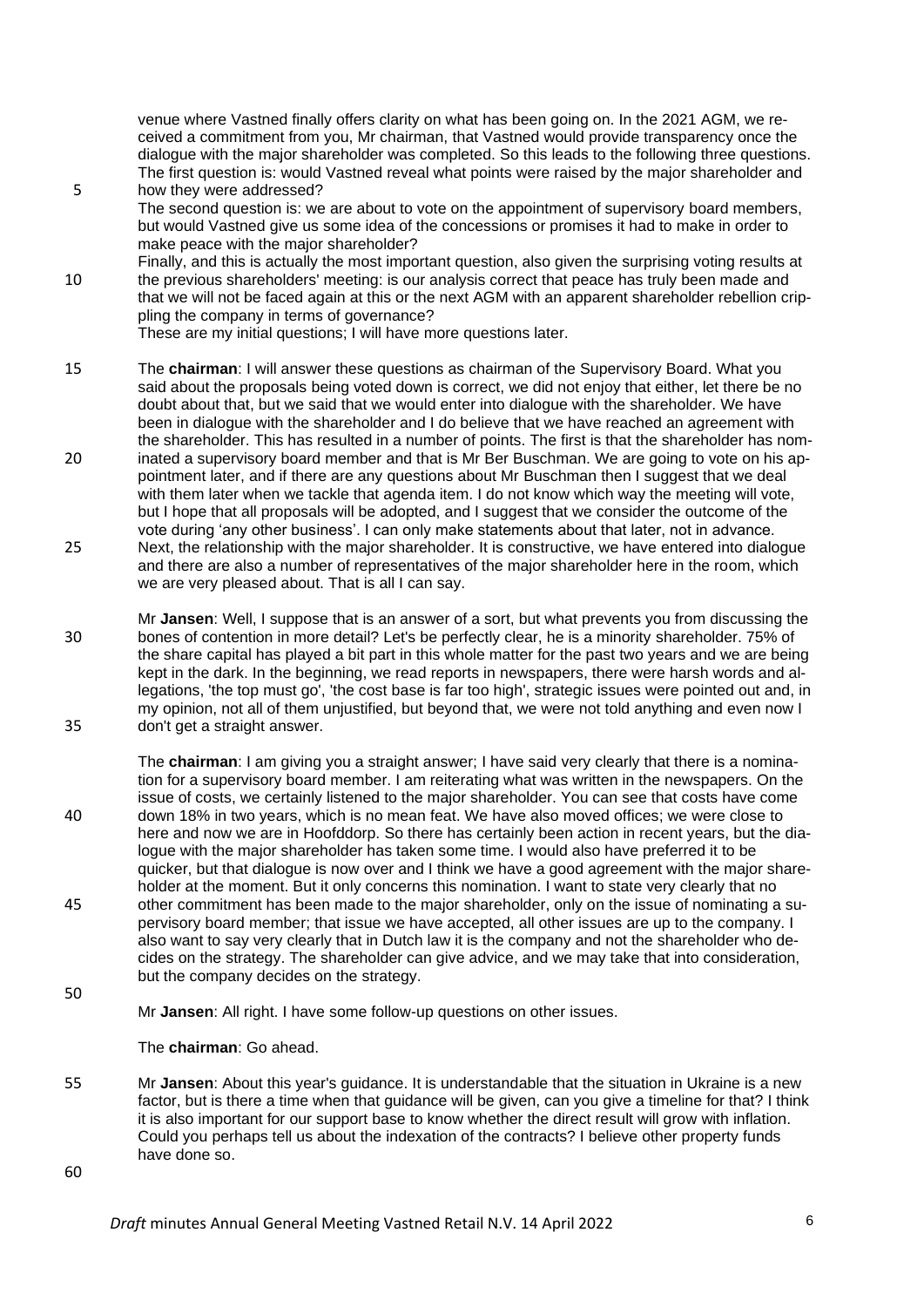The **chairman**: Shall we take that question immediately, otherwise we have to remember it all, it is easier for us to answer questions one by one. Reinier.

- Mr **Walta**: There is definitely going to be guidance, I can't give you a timeline right now for when 5 we will issue it, but there will definitely be a guidance. Then the second question on indexation. Our contracts contain indexation clauses and these are also applied. Indexation will certainly be factored into the direct result, but I cannot yet give any guidance on the direct result.
- Mr **Jansen**: Right, but in principle, is it contractually agreed that the inflation rates we now read 10 about in the newspapers can be passed on?

Mr **Walta**: In principle, yes and, I can be upfront about that, ultimately some parties will try to negotiate. Of course, these are high figures and you can use these as a bargaining chip to see if you can get something in return from a tenant.

Mr **Jansen**: I understand. Then on the subject of financing, which you just touched on. Inflation is rising and interest rates are also starting to increase rapidly, and it strikes me that the average loan maturity of 2.9 looks rather short, also compared to other retail property funds. Why is it so short and what is stopping Vastned from raising it quickly to lock in the still relatively low interest 20 rate?

Mr **Walta**: We are busy with the programme to look at funding and how we will deal with it in 2024 in terms of refinancing. We will be looking at all the options, everything is taken into account. Over the past two years we were in the middle of a COVID crisis and it was more difficult to talk to 25 banks about refinancing.

The **chairman**: Reinier, perhaps you would like to say something about this green finance deal?

Mr **Walta**: Yes, we did manage to do a green finance deal in times of COVID, on very attractive 30 conditions. If there is an ESG element in the mix, financiers look at things slightly differently, but ultimately it is retail property and there are good discussions with the banks about refinancing.

Mr **Jansen**: Okay, but shouldn't the intention be to try to extend this in the short term?

35 Mr **Walta**: We are working on a plan to sort this out. So that is what we are doing.

Mr **Jansen**: All right. Now for my last question for now. I have others, but other people will probably also want to ask questions. But that is of course up to the chairman.

40 The **chairman**: Indeed, but you can ask your next question, go right ahead.

Mr **Jansen**: I read in note 20 to the financial statements that apparently there have been negotiations with financiers about the covenants and some new conditions have been set. One of them struck me, namely that changes regarding the control of the company have been made. What ex-45 actly was the reason for that? Could you give us a little more detail and does this have anything to do with the position of the major shareholder or nothing at all?

The **chairman**: Reinier.

50 Mr **Walta**: I cannot answer this question off the top of my head. I don't remember all that clearly that we have had to renegotiate covenants with banks, so I will have to come back to that later.

Mr **Jansen**: There is a comment about this in note 20 in the financial statements.

55 The **chairman**: It certainly has nothing to do with the major shareholder.

Mr **Jansen**: All right.

The **chairman**: Anyone else? Mr Meijer.

60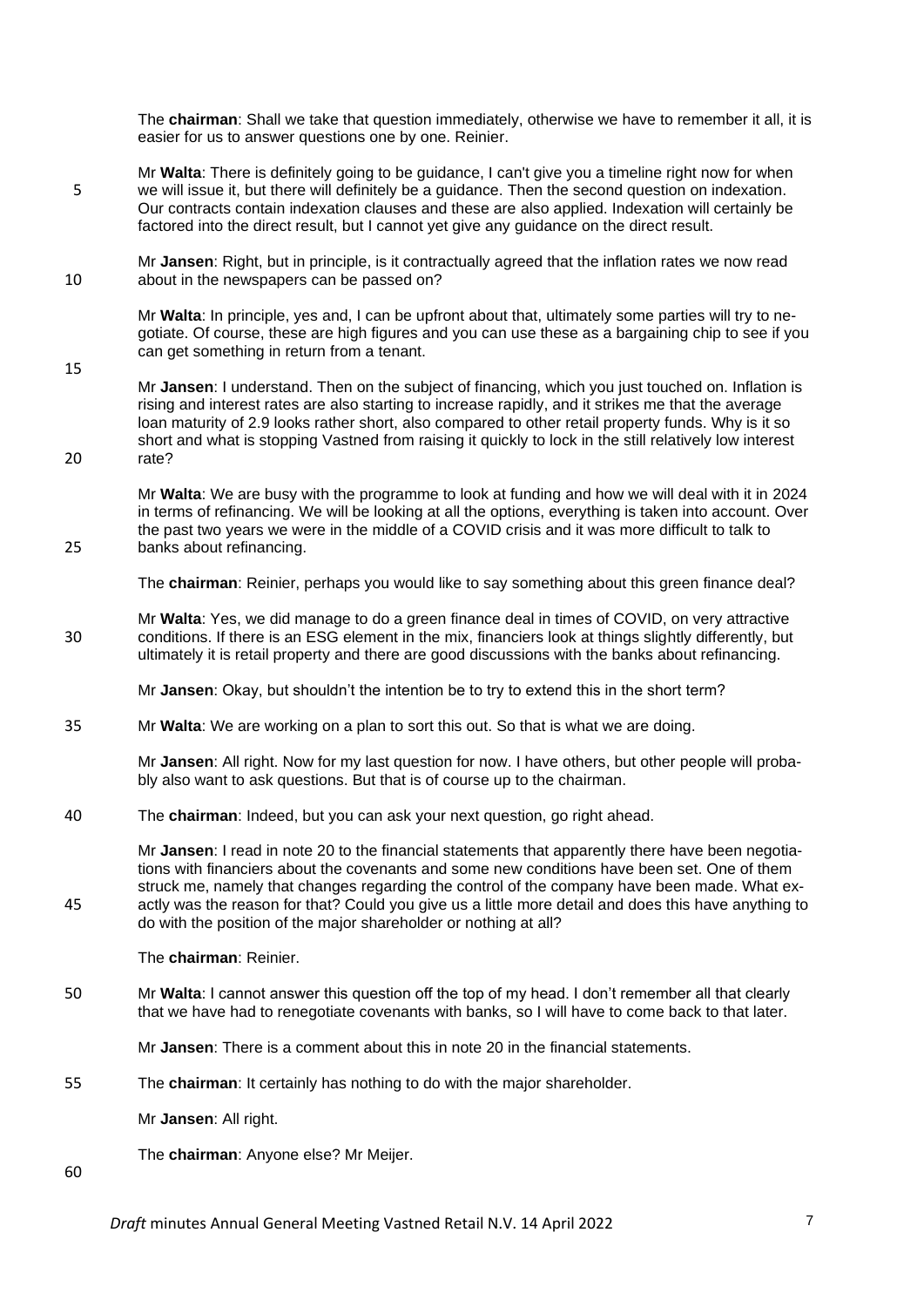Mr **Meijer**: Good afternoon, my name is Harm Meijer from ICAMAP. First of all, my compliments, I have to say that it has been a difficult year and you definitely have a point that you have done better than other retail funds. I would also like to compliment you on how you have dealt with the major shareholder and that we now have an AGM that is going smoothly and to plan. I expect all the 5 proposals will be shoo-ins. I do have a question. Vastned has wonderful properties, I think we all agree on that. As you yourself have just said, we are trading at a discount, but in the stock market we have that discount and we are no longer very relevant, especially with large investors, and my question is what exactly is your plan to tackle that?

10 The **chairman**: Would you like to take this one? Then I will follow you.

Mr **Walta**: As we have announced in an update – which is of course an update and not a new strategy – we are focusing very much on the quality of that portfolio. As you say, it is a very good portfolio and I think that there is still a lot of potential that we can still unlock, certainly through 15 more diversification. We have also stated that the strategy allows for selective divestments. So if there are any properties that do not fit and that do not meet certain criteria, we could sell them. I think that ultimately the quality of the portfolio... Seeing as we manage to sell properties above book value, at the end of the day it must be clear to investors that there is a lot of value present in our portfolio. As you also mentioned, Vastned is not the biggest company in terms of liquidity and 20 that is a difficult issue, but that is inherent in Vastned's size at this moment in time.

The **chairman**: Of course, we also have some flaws in our fabric and one of them is a rather expensive stock exchange listing in Belgium. In 2018, we tried to buy out the Belgian shareholders, which unfortunately did not succeed, but that is still our goal. We would be delighted if we could 25 solve this issue in Belgium, so that we no longer have a double listing, a listing in the Netherlands and a listing in Belgium... This has our continued attention, let me put it that way.

Mr **Meijer**: If I might ask a related question? Would it be an idea to communicate this a little better? For example, that we state in the next half-year figures that these are top quality properties, 30 we trade them on the stock exchange at a discount of say 40% compared to the underlying value, if you take out the leverage minus 20-25%. So as to highlight that this is unacceptable for this fund in terms of the quality of the assets. And at the same time present an action plan: what is the management going to do about it. For example, very active management, bringing down the cost base as you are doing so well, managing the COVID issue, but perhaps also step 2, namely, as you just 35 said, making Belgium more efficient and perhaps also more efficient in terms of countries, do we need those few properties in Spain or should they perhaps be sold. You might show that the sale would be above book value and then you can pay that surplus to the shareholders. And if none of that works, perhaps an even bigger step. Shouldn't we be shouting this from the rooftops, and at the same time patting yourselves on the back for what you have done, but also making a bit 40 clearer what you will be doing going forward. At the end of the day, we are an FII, it is an investment institution, and the company is all about making returns. That should be the objective and if people can't see that, then perhaps we should wake them up or wake them up a bit more and hit them with a very targeted plan. Is that an idea?

45 The **chairman**: Let me answer. First of all, for those who do not know him, Mr Meijer is an investor, but he used to be an analyst and he knows what makes analysts tick. I think you are right that perhaps we could communicate a little better and show more pride in ourselves. I'd just wanted to suggest to the management that we should consider, also for the future, to be more vocal about the quality of our assets, about the fact that after all Vastned is a hidden gem, as you rightly say. 50 You are saying that we should stop being a wallflower, aren't you?

Mr **Meijer**: I think we can communicate more clearly: top quality properties, discount unacceptable and that the aim of this company is to close that gap. I would be delighted if you would take this on board.

The **chairman**: This is my last meeting, but my colleagues here and the new supervisors are all hearing this loud and clear. Let me at least give that to them as my parting gift.

Mr **Meijer**: Thank you very much indeed.

60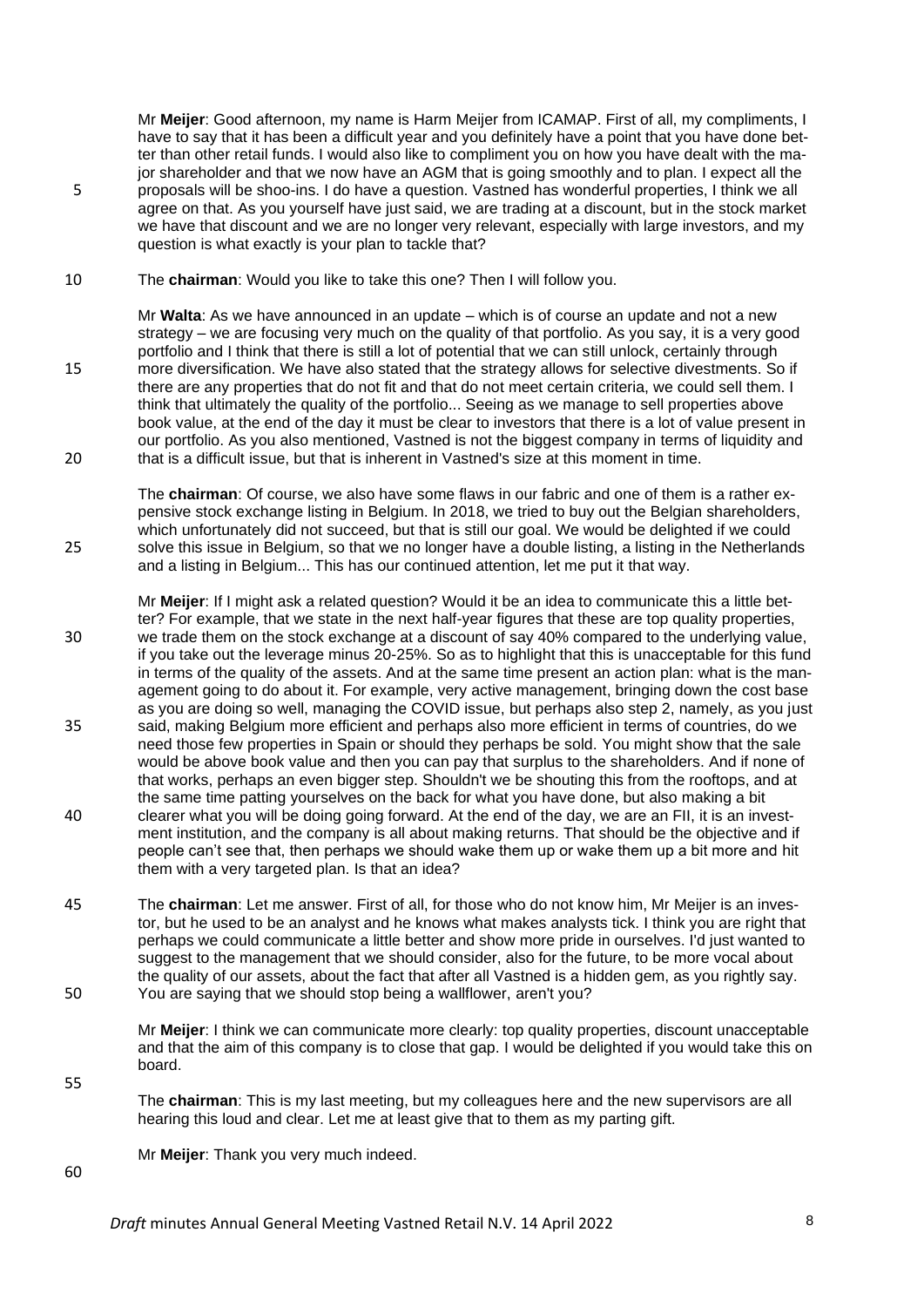The **chairman**: Please. At the back. Would you mind coming up to the front? It can be adjusted. We need some help with the microphone. Just a minute, sir, we will get it down for you. This is just not fair. Is this right for you?

5 Mr **Dekker**: I am getting on a bit. My name is Dekker, I am from Utrecht and because I am already quite old I remember Van Herk from IBB Kondor, which did not end well for Van Herk and Reesink and where they did not achieve a great deal. I have been wondering how Van Herk's position as a major shareholder would turn out in this case. My first observation is that having such a large position of one shareholder obviously does not favour the marketability of Vastned shares. It is prob-10 lematic, not least because the institutional investors find it difficult to assess what the intentions are of such a large shareholder who in the past also emphatically voted against a number of agenda items. We will see how it goes, and I wish the company success in any case. This was more of an observation than a question, I confess. I do have a few questions, and the first one concerns the situation regarding gas and especially electricity costs. If we look at the countries, I 15 think the electricity costs are quite different across the countries, but I do not know the details. Costs are rising fast in the Netherlands because of our current, or past, strong reliance on natural gas. In France it is hopefully different, because Electricité de France generates almost all its energy from nuclear power plants and in Spain I am not so sure, but there are also many nuclear power plants, so that might help. When it comes to electricity costs, I think we will see a sharp in-20 crease in 2022, perhaps mitigated in France in the period before the elections. Can you outline whether the electricity costs are very high and, if so, whether this can be passed on completely to the tenants or whether there is some sort of distribution factor in this?

The **chairman**: Let's answer this question directly, to keep it simple.

25

45

Mr **Walta**: We lease most retail units as shells. This means that the tenant pays for the electricity. Of course, we do have some properties, mainly residential, where we pass on the service costs, but that is simply based on a contract that has been in place for some time. I think in the end it will not hurt us much because it is largely the tenants' responsibility. Of course, it will have an indirect 30 effect, because now ultimately the tenants will pick up the bill.

Mr **Dekker**: In case of vacancy these costs will play a role of course, but fortunately vacancy is low at present. Another question is how much more room for development there is left on the upper floors of your units. You have stated, I think particularly for France, that offices on the upper floors 35 can be a good tool, but how much has not yet been used? In the Netherlands, there is often a lot of vacancy above shops, but the problem is the absence of good access to these floors for tenants. Could you say a little more about this?

Mr **Walta**: Most of these spaces are in the Netherlands, which is of course the largest portfolio. I 40 can't give you any specific figures now, but we are actively identifying how we can open up these vacant spaces. We are working on a number of plans, but there are also a number of properties where it will be very difficult because it is almost impossible to make them accessible. We try to realise several flats in particular where we have several properties side by side. We are currently working hard developing plans in several cities in the Netherlands.

The **chairman**: Perhaps you might give an example, like Utrecht.

Mr **Walta**: In Utrecht, we have clusters of properties on Oudegracht and Steenweg, and we are now trying to sort things out so that we can put in as many apartments as possible. That also 50 makes it attractive for the city council of Utrecht to give building permission.

Mr **Dekker**: Yes, I can imagine that, because if they are sold on the market, the properties would fetch pretty decent prices, with the only disadvantage being that parking is virtually impossible in that area, but given the good public transport, there are opportunities there. I live in Utrecht and 55 walking through the city centre I realised that quite a lot of shops in the core area of Utrecht are now vacant, especially in the fashion segment. Do you see this as a threat to rents or do you feel that now that COVID is over the vacant properties will be leased again, albeit to different parties? You also referred to less fashion and more alternatives to get a better spread, but there is already a lot of food in Utrecht, so that is not a segment with a lot of potential. Could you say a little more 60 about this?

**Draft** minutes Annual General Meeting Vastned Retail N.V. 14 April 2022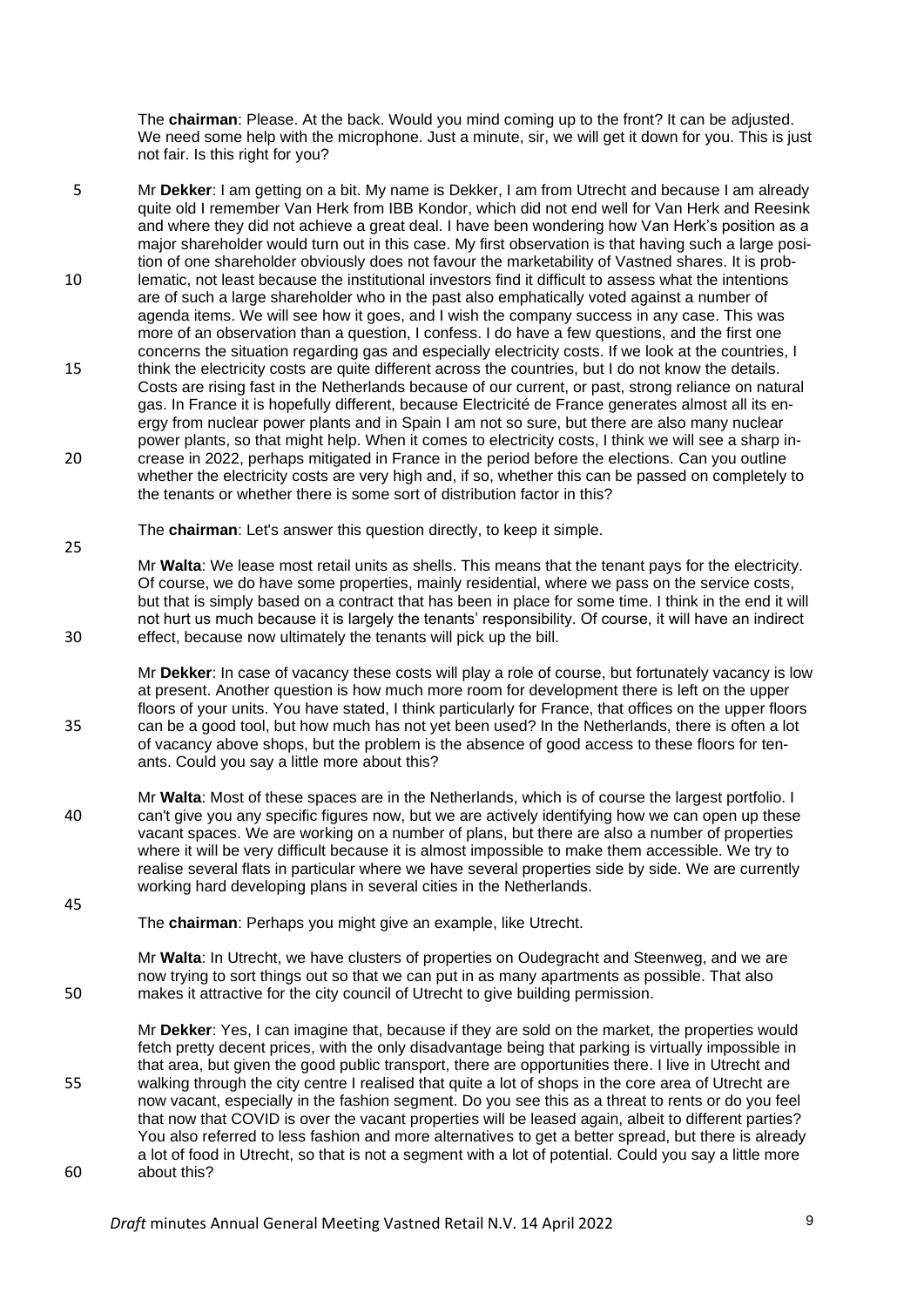Mr **Walta**: We are not having trouble finding new tenants for the properties in Utrecht. Oudegracht is a real fashion street and when properties there fall vacant, there is always interest. The rent levels are in line with the market, but of course there have been some corrections. The most difficult 5 area in Utrecht is Steenweg. We have to look very carefully at how we can give it a slightly different slant, and it does not have to be food, but perhaps personal care or other types of retail. On Steenweg we are also looking into how we can realise housing there.

Mr **Dekker**: The area around Steenweg and Lange Elisabethstraat has become a bit difficult; of 10 course, rents there used to be very good, but there has been noticeable decline.

Mr **Walta**: On the other hand, we have also done some successful deals there. A good example in Utrecht is Vredenburg, where we had a large CoolCat outlet, which is now a Jumbo City formula. There were empty spaces above and nine apartments have now been created there. We have 15 shoe retailer Sasha in the basement, Jumbo on the ground floor and apartments on the floors above. So we have filled the whole building with different retailers than fashion.

Mr **Dekker**: That sounds very attractive. Those were my questions, the very best of luck to you.

20 The **chairman**: Thank you, Mr Dekker. Any other questions? May I call you Jasper, or should I say Mr Jansen?

Mr **Jansen**: One more time about the situation with the major shareholder. You understand that...

25 The **chairman**: I would suggest that we take this question at 'any other business'.

Mr **Jansen**: No, because then all the voting rounds will have been completed and we will not be able to take this on board. You will understand that we are looking for comfort, but we haven't really got it yet. I thought there were representatives of Van Herk in the room. Could I ask, through 30 you, if they could tell us how they view their relationship with Vastned?

The **chairman**: This meeting is for the shareholders to hold the company to account. Shareholders do not have to account for themselves; I want to make that perfectly clear. Later on, there will be drinks and *bitterballen*, and then you can ask questions to whomever you like, and it is up to 35 Van Herk's representatives whether they want to answer them.

Mr **Jansen**: That is what I am asking now. Is that possible?

- The **chairman**: That is up to them. I don't feel that we should not do that during the meeting, sir. 40
	- Mr **Jansen**: All right, I'll leave that till later. I have two more questions about the strategy.

The **chairman**: Thank you so much for helping me out.

- 45 Mr **Jansen**: Someone else already mentioned apartments. The strategy update included a strategy to scale up residential housing and if we look at the long-term picture, Vastned actually realised the same number of apartments as in 2014. I wonder what the long-term perspective of the apartments is, is it going to be twenty, thirty or forty? That is my first question. In connection with that, I seem to remember that there was a great deal of ambition in the strategy regarding a pro-50 ject in Eindhoven where, I believe, 140 houses could be built, but I haven't read any more about this. I wonder what the status of this project is.
- Mr **Walta**: Let me first answer the question about the number of apartments. Our apartments are ideal for optimising our assets. Given the return on residential property at the moment, I do not 55 think we will be going to 20-30% residential any time soon. But when we have property that is vacant, that we already own, and we can realise something there or if we can buy properties that we can optimise because they are vacant, that is very interesting, but residential property will not be Vastned's core business. You mentioned the Eckart project in Eindhoven. We are looking very carefully at this, it is a complex project and we have to pay particular attention to how we shape it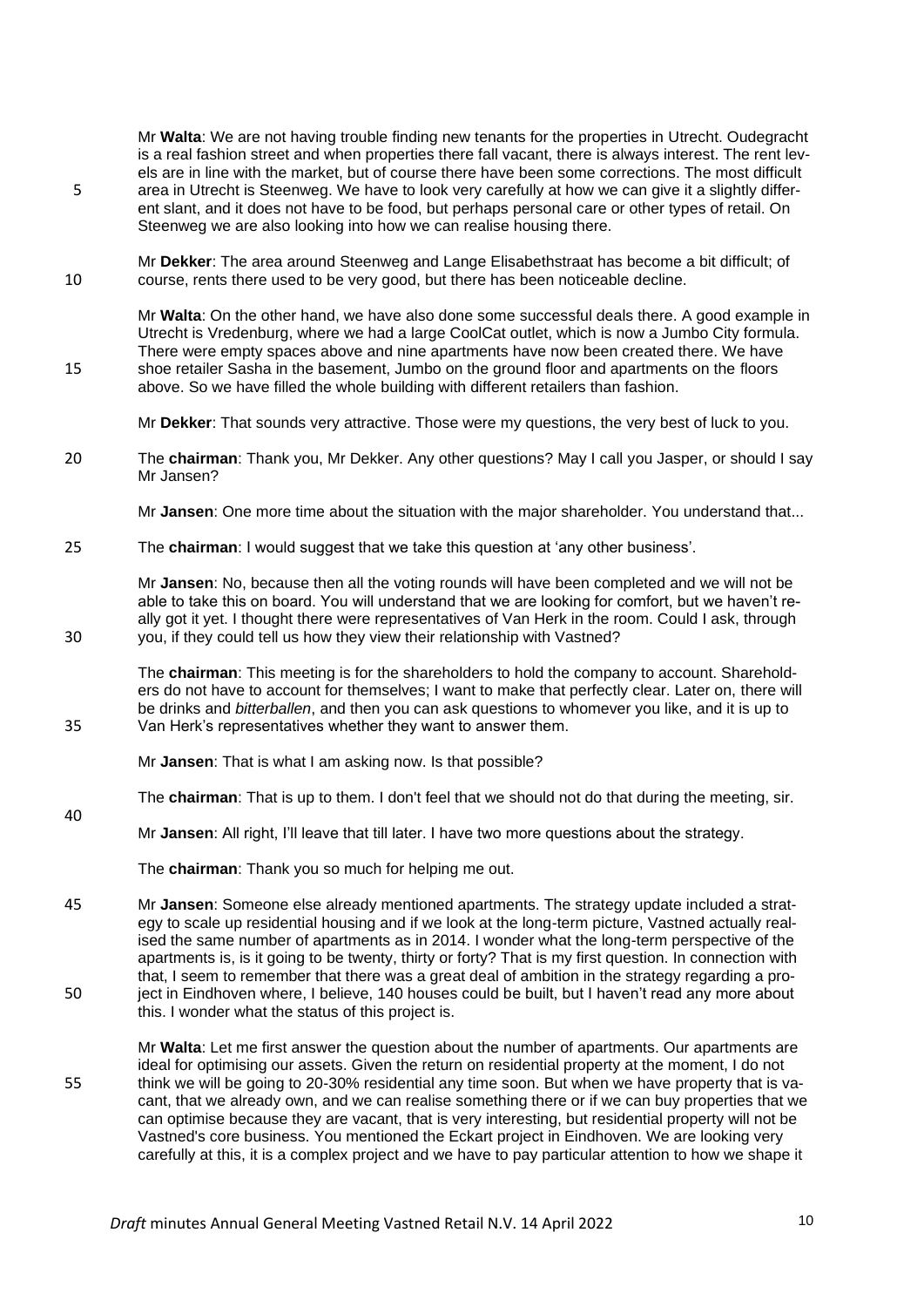because it could be big. And after all we are a fiscal investment institution, so we have to be very careful with project development and whether this whole project fits into our portfolio.

Mr **Jansen**: So it is too big for Vastned?

5

20

25

40

Mr **Walta**: We are looking into how to give that shape, but that project is still ongoing and we are working on it.

Mr **Jansen**: All right. Now to my last question for this round. In 2012, there were 78 FTEs and by 10 the end of 2021 there were 32. That is a massive reduction. If you compare it with other property funds, it strikes me that this is relatively low, and my question is whether these cuts have not gone too deep or whether even more can be achieved in this area? Or is the organisation now as lean and mean as it gets?

- 15 Mr **Walta**: I think we now have a good hands-on organisation that allows us to do what we want and what we need to do. Of course, we are not the biggest company and if we need expertise we can hire it, we don't need more people on the payroll. I think we can cope with our current team. Is there still room for further reduction? The way we are working now, I am sure we won't be shedding many more people.
	- Mr **Jansen**: So this is more or less the number that investors will have to reckon with in the coming years. Thank you very much.
	- The **chairman**: At the back there is another question, you may take either microphone.
	- Mr **Van Riet**: You just talked about FII and doing our own project development, but surely it is as easy as pie to create a subsidiary and do it in that.

Mr **Walta**: Certainly, but if it is a very big project, you want to have it all on your own books. As an 30 FII you can never develop for the market.

Mr **Van Riet**: No, but you can have it developed by a subsidiary so that it will ultimately be in your own name.

35 Mr **Walta**: We are now looking into all these options.

Mr **Van Riet**: All right.

The **chairman**: The project is under way, let me be clear about that.

Mr **Van Riet**: Sure, but tax-wise you can do it this way. For a moment, I thought that this gentleman wanted us to be bought by another company, but that will not work with 25% in the hands of one shareholder, so there is no need for that.

45 The **chairman**: That is not quite what I heard Mr Meijer say; I heard Mr Meijer say that as a company we could communicate even better. That is what I have picked up. You may have picked up something else.

Mr **Van Riet**: Fine, I must have misheard. As for those offices, they seem to work in Paris, but I 50 thought that first-floor offices of 40-60 m<sup>2</sup> in city centres in the Netherlands did not work. Are you saying that this does work?

Mr **Walta**: In the Netherlands we do not have such small offices, but we find in Paris that such offices do work. Rents in Paris are a lot higher and they use space more efficiently, especially in the 55 centre of Paris where we have our shops.

The **chairman**: Perhaps you should mention the example of the Rokin in Amsterdam.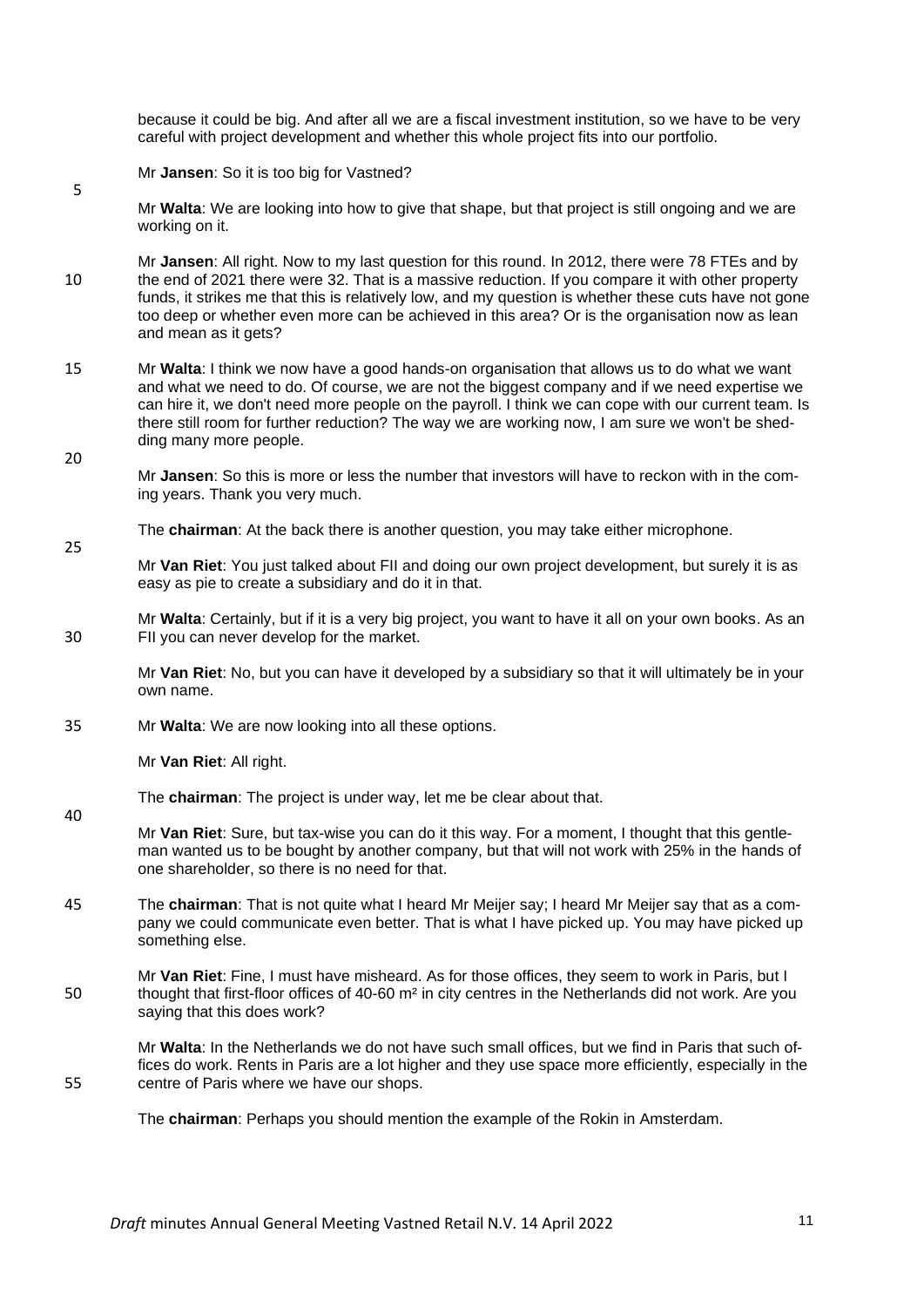Mr **Walta**: On Rokin, of course, we have a large building leased by Uniqlo and Pull&Bear. Above the retail space there is an office, which is really big because it is at the top of the building. Our offices in Paris are generally much smaller.

5 Mr **Van Riet**: Yes, it is difficult for clients to park outside offices. In Amsterdam you really have to fork out. I believe in Paris it is actually less than in Amsterdam.

Mr **Walta**: You can't get anywhere in Paris by car.

10 Mr **Van Riet**: I have not been there for a long time. So things might have changed. Thank you.

The **chairman**: Any more questions? Then I will close this section. Let us move on to the next section, and that is test voting for those shareholders who are here live and who want to cast their votes using the system. If all is well, you have all been given a handset. Before we take this test

- 15 vote, I will announce the number of shares represented at the meeting. This number is 10,737,047 shares. Every share entitles the holder to cast one vote. The total number of shares on which a vote can be cast in the company's capital is 17,151,976. Therefore, 62.6% of the shares is represented at this meeting. I see some people writing 62.6. To check that everything is working, I will now ask a practice question which reads as follows: after two years of digital AGMs, are you
- 20 happy with the return of a physical AGM here in the Rosarium? The Rosarium isn't really relevant, it is about the physical AGM. Please cast your vote now. A number of people still have to cast their vote. I hope that everyone present does vote. There are still three people who have not voted in the trial vote. Does anyone need help?
- Just ask the gentleman at the back, he knows everything, he can answer that question. I hereby 25 close the vote. Very interesting, 100% voted in favour. One person has voted against with one vote. With thirteen handsets, we had one vote against, but he also had only one vote and there was one abstention. That person can always let us know after the meeting if they prefer digital meetings after all. The vote is now closed.

#### 30 **3. Remuneration report for the 2021 financial year**

The **chairman**: We now come to the first voting item of the meeting and that is the remuneration report. The remuneration report for the 2021 financial year contains an overview of the remuneration that was awarded to the CEO and the members of the Supervisory Board in 2021. The remu-35 neration report is put to the AGM for an advisory vote. I would now like to give the floor to Jaap Blokhuis, chairman of the Remuneration Committee.

- Mr **Blokhuis**: Thank you, Marc. The remuneration policy states that the Executive Board receives fixed and variable remuneration. You can see the total awards for 2021 on this slide. The fixed re-40 muneration for a regular year is set at € 390,000 for the CEO, excluding social security contributions and pension contributions. As you know, the variable remuneration consists of a 40% shortterm and a 60% long-term component. For the variable short-term incentive over 2021, targets were again set for the CEO in line with the policy. The 25% maximum is only granted if the normal target is far exceeded. Let me now turn to the split in the short-term incentive over 2021. Of the 45 quantitative target, being the total occupancy rate of the portfolio at year-end 2021, 24.5% of the 25% was realised. As you have already seen in this presentation, the overall occupancy rate came to 97.9%. The second quantitative target, i.e. the total amount of normalised cost savings, was more than fully achieved, i.e. for the full 25%. Normalised, taking into account one-off items in 2020, the cost saving came to  $\epsilon$  942,000. The third quantitative target, the collection rate, was 50 also more than fully achieved, i.e. 25%. Finally, the qualitative STI targets for the CEO. This concerned the long-term value creation in determining the strategy for the company. In this, we took into account the extent to which the desired reduction in the share of fashion in the portfolio developed. The Supervisory Board's assessment also took into account the extent to which additional homes
- 55 were created in the portfolio, which resulted in an allocation of 30%, i.e. an STI of 7.5%. This took the calculation of the total STI to 82%. Now we come to the variable long-term incentive, or LTI. The LTI ranges from 0 to a maximum of 60% of the fixed remuneration, and covers a three-year period. The LTI has three components. First of all, a relative total shareholder return component, whereby in line with the policy we compare Vastned with twelve peers; in this comparison Vastned 60 came third. We also have an absolute total shareholder return component: what did the dividends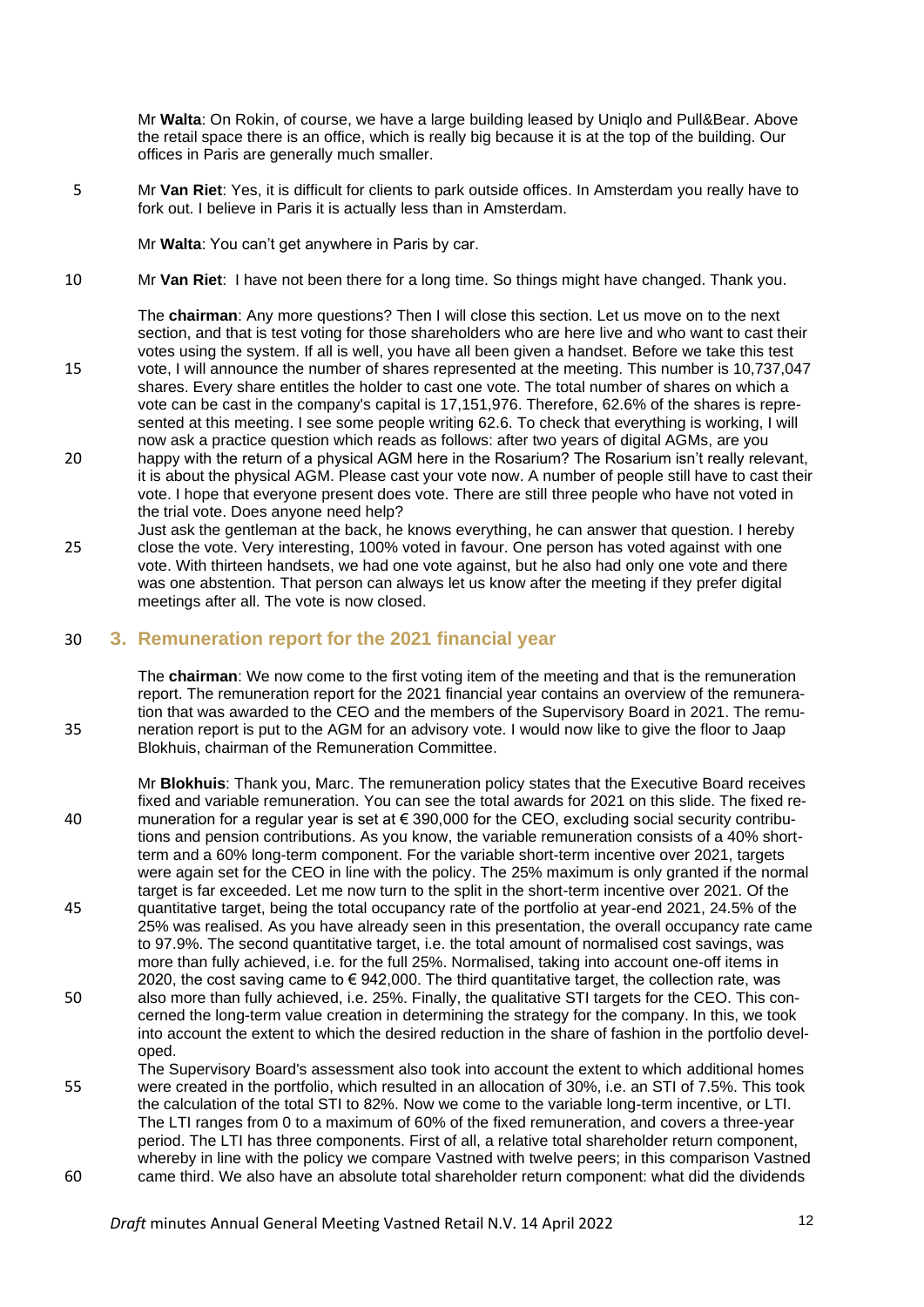and share price increases yield for the shareholders. This score was insufficient for any award. We all shared in the COVID malaise. Then thirdly, our business health test. The intention of the business health test is to promote that short-term incentives do not prevail in the Executive Board's policy and that it is encouraged at all times to keep focused on Vastned's long-term strat-

- 5 egy. For example, we looked at the achievement of short-term incentives in the last three years and other non-financial targets were also included in the assessment. Strategic leadership, employee satisfaction and a comprehensive 360-degree assessment ultimately resulted in a 60% achievement in this test. Therefore, a total LTI of 46.8% will be paid out. That concludes my presentation. Does anyone have any questions?
- 10 The **chairman**: I open the question round. Thank you Jaap, there are no questions. We can now start the vote. You can now cast your vote; it is an advisory vote. We are going use the handsets again. I will give you a little more time. I now close the vote and let us look at the result of the vote. 96.19% in favour, 2.81% against and 1% abstained. So the outcome of the advisory vote is that 15 the 2021 remuneration report has been adopted.

### **4. Proposal to adopt the financial statements for the 2021 financial year (resolution)**

- 20 The **chairman**: We will now move on to the next three items on the agenda: the financial statements 2021, the dividend policy and the dividend for 2021. Starting with proposal number 4, the proposal to adopt Vastned Retail NV's financial statements for the 2021 financial year. The proposal before the Annual General Meeting was to adopt Vastned's financial statements for the 2021 financial year. Before we put it to the vote, I will first give the floor to the external auditor for 25 an explanation of his audit work and his opinion on the financial statements. It will be followed by questions to the external auditor and the Executive Board on the financial statements. I now give the floor to Mr Jaap de Jong of EY.
- Mr **De Jong**: Thank you Mr chairman. My name is Jaap de Jong, a new face, I am the successor 30 of my colleague Wim Kerst. He was Vastned's external auditor for five years and under the independence legislation you have then to step down. I am familiar with Vastned, though; I was also involved in the audit during the first two years and before we became external auditors, I was also allowed to do an internal audit assignment, but that was before we were engaged. I have been with EY as an auditor for over 20 years, I have experience with listed funds and many real estate 35 funds, and I feel honoured to be here. All the formalities have been dealt with and we have also been released from our duty of confidentiality so as to be able to explain our work here. I want to take you through our approach, the main outcomes and the communication and interaction we have with Vastned as auditors. First, the audit approach. There is a scope and audit approach with an important concept, materiality, which is quite a difficult concept and perhaps needs some ex-40 planation. Our ultimate aim is to provide reasonable assurance that the financial statements present a true and fair view. This reasonable degree of assurance is therefore not absolute certainty; we do not check the financial records in full, but we do so in a risk-oriented way and we accept a certain amount of deviation that we define with the concept of materiality. This has a qualitative element; for example, in the case of directors' remuneration the tolerance is far lower, and this has 45 important quantitative aspects. In this case, we have set 0.5% of the total assets, which comes to € 7.2 million, as a material amount and that material amount is actually the threshold of what we say could influence the economic decisions of the users of the financial statements.  $\epsilon$  7.2 million is quite a large amount when you relate it to the direct result, and that is why we apply a lower threshold for it, so that we actually include items with an impact on the direct result selected with a 50 finer-toothed comb. The threshold we used there was € 1.2 million; it was € 1.1 million in 2021. Based on this materiality, we also set a threshold of amounts and if we find errors or omissions, we consult with the management.  $\epsilon$  83,000 is the amount that has an impact on the direct result. anything above that we report and then we assume that this will be corrected; for all the other items it is € 360,000. This information is also set out in our opinion in concise form. Another point 55 you see on the slide are the key audit matters. These are actually the issues that are most significant in our audit. Last year there were three, the year before there were five, but for two issues we have adjusted the significance downwards slightly. The first key audit matter was the impact of COVID-19 and the pandemic. Greater uncertainties in estimates, the estimation of provisions, revised lease agreements or, for example, waivers for overdue rent. We have looked at this very 60 closely. Of course, we also look extensively at the valuation of the property, which is another key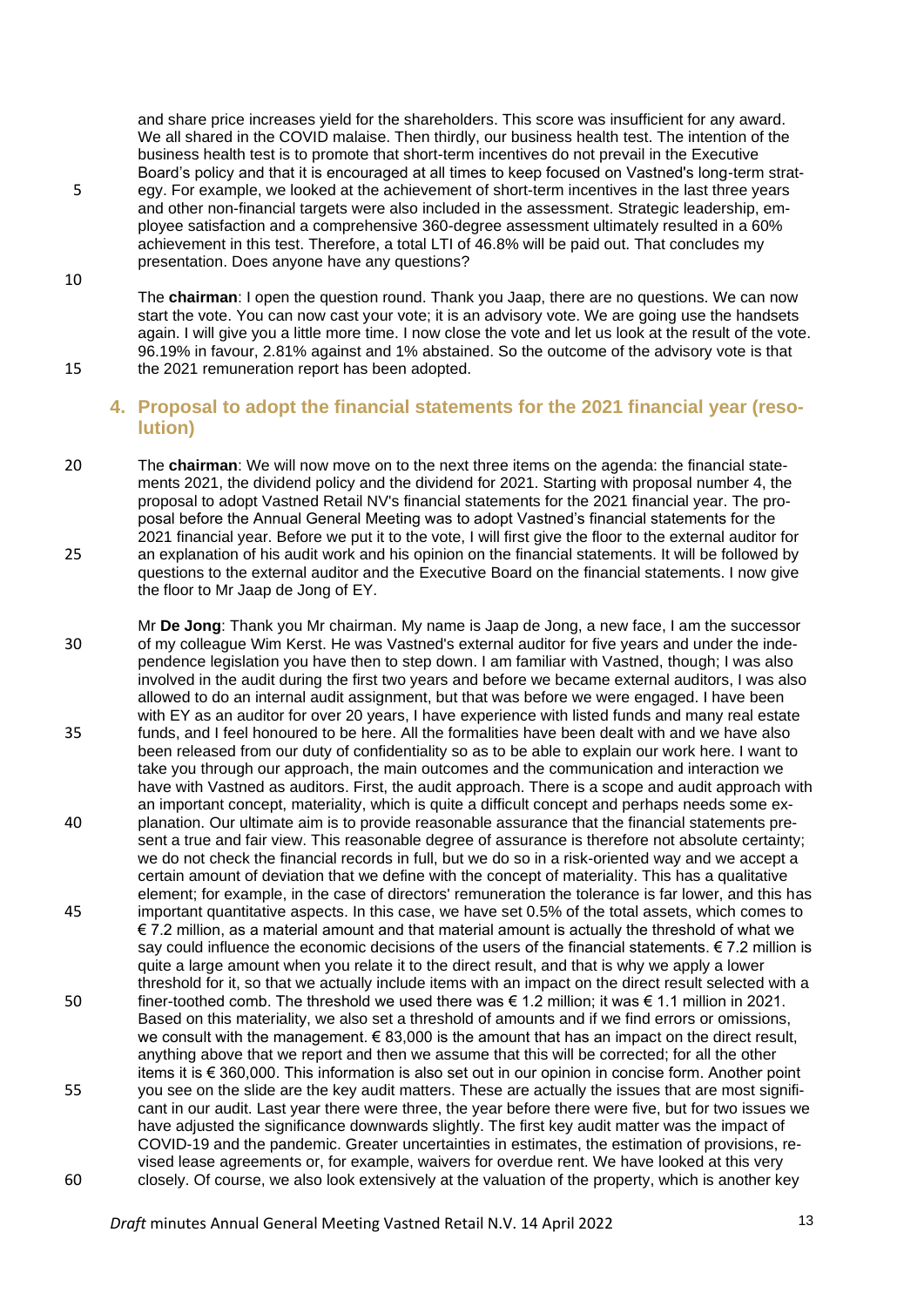audit matter. It is a significant estimation item with an inherent high degree of subjectivity throughout the process and the involvement of external specialists and internal property valuation specialists on our side. The third key audit matter is the recognition of the sale of property as we call it in English, i.e. the processing of sales transactions. Specific attention was paid to those transactions,

- 5 to Vastned's process to ensure that they are handled properly, but also to the entire processing. We have focused on this more specifically this year due to the developments in the sector. We saw this as a major fraud risk factor because in sales transactions you obviously need to know who you are doing business with and you want to prevent ABC transactions, for example. So we devoted extra attention to this from a fraud risk perspective. Important, but not a key audit matter,
- 10 is compliance with tax laws and regulations, i.e. the FII regime which in fact was a key audit matter last year, but we lowered its significance somewhat – and the financing and covenants. In view of the refinancing period, financing and compliance with the covenants were not key audit matters. An important topic that was discussed extensively during the 2021 audit was climate-related risks, which regularly came up in the talks with the Executive Board and the Supervisory Board. I should
- 15 report what we did not identify as a fraud risk although that is the standard, and that is revenue recognition. We actually said: the degree of predictability in the rental income is so high that we do not monitor the risk of fraud on the revenue recognition, but that we make it very specific for the sales transactions.
- The teaming. We had a Dutch core team, I am the accountant with overall responsibility and my 20 colleague Bart Quint is also on the Dutch core team. We are responsible for overseeing and instructing all other accountants and colleagues involved. We have teams in Belgium that report to us, we have a team in France that we have been in contact with a great deal during the year, they report to us, we ask critical questions there and when we feel this is appropriate, we also attend the final discussions. Some of the topics are pretty complex and involve many specialists. For ex-
- 25 ample, we have specialists in the fields of property valuation, taxation, reporting, IT, pensions, forensic expertise in the fraud discussions we conduct internally and, as of this year, new specialists in the field of ESEF, the new reporting format that was in place for the first time. Finally, and importantly, an independent quality review is carried out by a partner of EY who is not otherwise involved in the audit. He checks the entire audit to see if we as a team have done everything we are
- 30 supposed to do. Fraud and non-compliance were also explicit points of attention I briefly mentioned them just now – and the going concern issue is a very important theme where the requirements of the auditor have also been enhanced. This is in fact specifically stated in our opinion: 'based on procedures performed, we did not identify doubts on the entity's ability to continue as a going concern for the next twelve months' and those twelve months apply from the date on which
- 35 we signed off on the financial statements. Over to the next slide. The results are shown schematically. At the top you see the element of the consolidated financial statements and the company financial statements. This is accompanied by an unqualified audit opinion that gives a reasonable assurance that the figures give a fair and true view. You see the three key audit matters on the right of the slide, which are the key audit matters I have just explained. The second part of the 40 slide refers to all the other information apart from the financial statements that is also set out in that beautiful impressive book. We read it, we check if it is consistent with the overall picture of the
- audit, if there are no contradictions, we check very specifically if it is consistent with the financial statements, whether it fits the figures, and we check of course if all the legal obligations of the elements that have to be included have been complied with, and that is the case. The next slide de-45 tails the communication and interaction that we as auditors have with the management and super-
- visory board during the year. We have a number of formal reports, starting with the audit plan, which are the strategy and the risk assessment, but also the validation of our assessment with the management and the supervisory directors, the management letter that we issue in the autumn based on the process audits. I think it is interesting to note that the number of findings it contains 50 is limited. We also remarked that our recommendations were noted and followed up diligently, and
- there were no high-risk findings either. The auditor's report, the results of the audit, the extended version of what I am explaining to you this afternoon, and of course the audit opinion which is also public and which is in the book that you have in front of you. In addition to the formal report, I should tell you that we also address broader themes, partly at the request of the supervisory 55 board, which I think is a very good sign: the developments in the accountancy sector, the respon-
- sibilities of supervisory board members, the responsibilities of the auditor, the importance of fraud, the importance of continuity, ESG, developments, the impact on the audit and what we are going to do about it. We are very pleased about this. Cooperation is critical and it has been very constructive indeed, while respecting each other's responsibilities. We have issued an unqualified 60 opinion on the financial statements, and I will be delighted to answer any questions.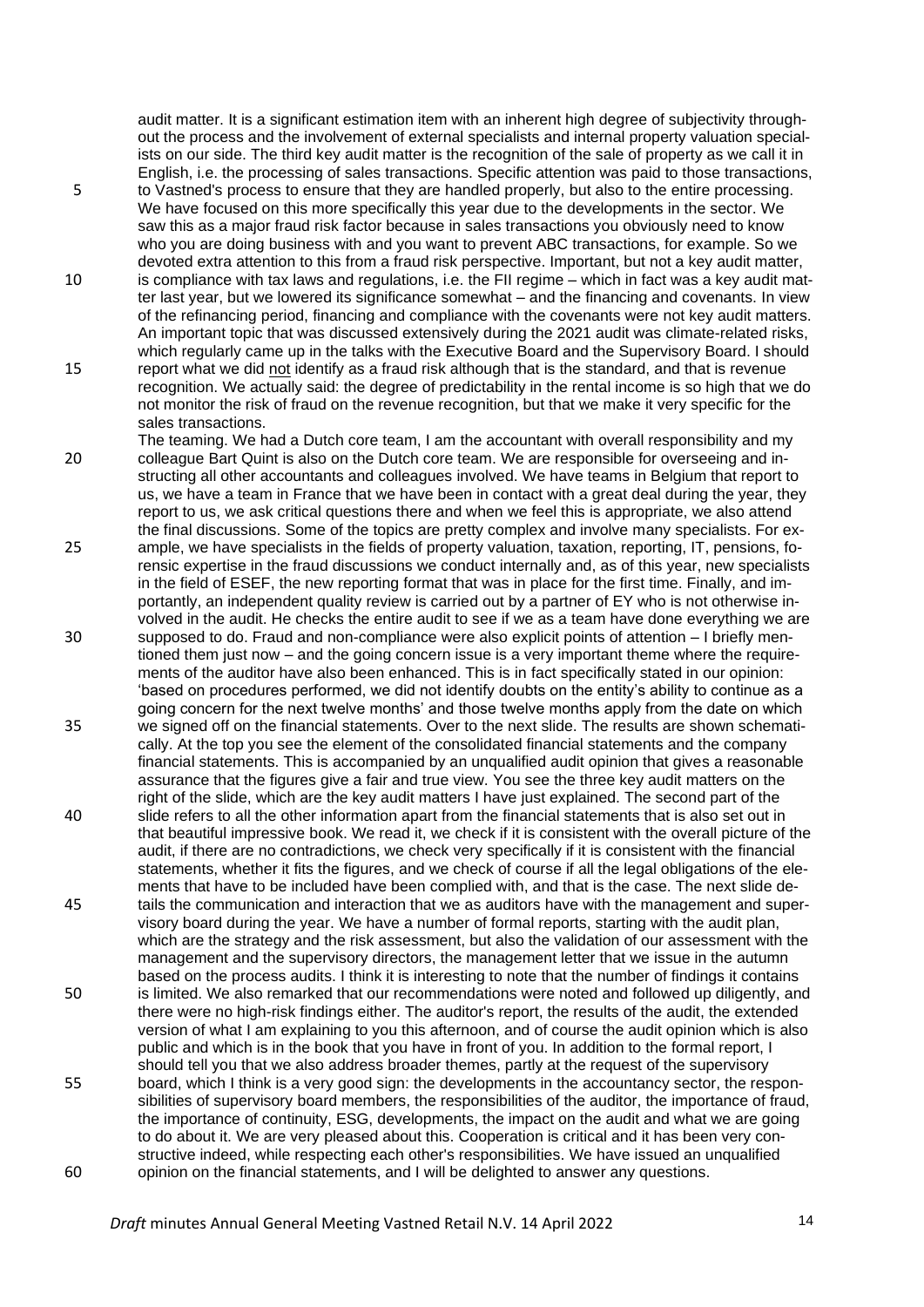The **chairman**: I open the questions round, who has questions for the accountant? Please state your name again, we need it for the minutes.

5 Mr **Van Riet**: You track any ABC transfers.

Mr **De Jong**: Yes, we do.

Mr **Van Riet**: Do you do that for six months or a week? The transfer tax is valid for six months.

Mr **De Jong**: What we do primarily is to determine whether Vastned has a process in place to track them. It does, and longer than one week, I don't know the exact period off the top of my head. We specifically check for a number of transactions whether the property has been sold, and in many cases they have not.

15

25

35

10

The **chairman**: Let me answer the question of how long we track them, it is six months.

Mr **Van Riet**: Yes, because after that time they have to pay transfer tax again. How is the boycott of Russia going now? Of course, that can also be an issue because we still have a number of 20 items that people want to sell and how do you prevent them from ending up in Russian hands?

The **chairman**: Is this a question for the auditor or for the company?

- Mr **Van Riet**: I suppose this is for the company, so I will have to ask it later.
- The **chairman**: You can ask it now. If you just stay there, Reinier will reply.

Mr **Walta**: We have meticulous procedures for this, we have lists for everyone we do business with to check this and if something isn't right, we have our own lawyers to work out how we deal 30 with it. We have set up a meticulous process for this.

Mr **Van Riet**: Thank you.

- The **chairman**: Any other questions for the auditor? Mr Jansen.
- Mr **Jansen**: Thank you very much for your clear presentation. I read your opinion with great interest, especially the addition of the fraud page, which it is indeed more extensive than in previous years. What exactly were your findings with regard to the fraud risks, because I don't think you have mentioned them all. In addition, could you tell us whether there were any areas for improve-40 ment in internal control, such as the systems and processes related to fraud risks. Finally, I wondered if you could just take us through the investigations into, for example, fraud in property transactions. How does that work exactly and how deep do you dig, does you go further than just checking the safeguarding systems Vastned has in place? I would like to get a feel for that.

45 Mr **De Jong**: Yes, you ask very good questions. With regard to those fraud risks, I believe we also reported this in the opinion, we have no indications, based on the work, that fraud has been committed. So we are putting it in a framework, and that also relates to your third question. We do not actually audit the financial statements intensively with the intention of investigating fraud; we consider that to be explicitly forensic work, but we do want to take our responsibility and that is why 50 that forensic expertise has come into the team. We had a team discussion, also with our Belgian colleagues, to explain to them: this is happening in the Netherlands, the requirements for the auditor are intensifying and we want to identify specific risks and delve into them more deeply. We then do that on this particular issue, then we follow process right down the line, because I think it would not be a good sign if we found a risk that the management did not identify; we do not disa-55 gree on that. We checked if all internal procedures had been followed, and then we did some additional checks. I think the conclusion is quite clear. Based on the work we have done, we found no evidence of fraud and all the control measures that management has in place have been meticulously adhered to as intended.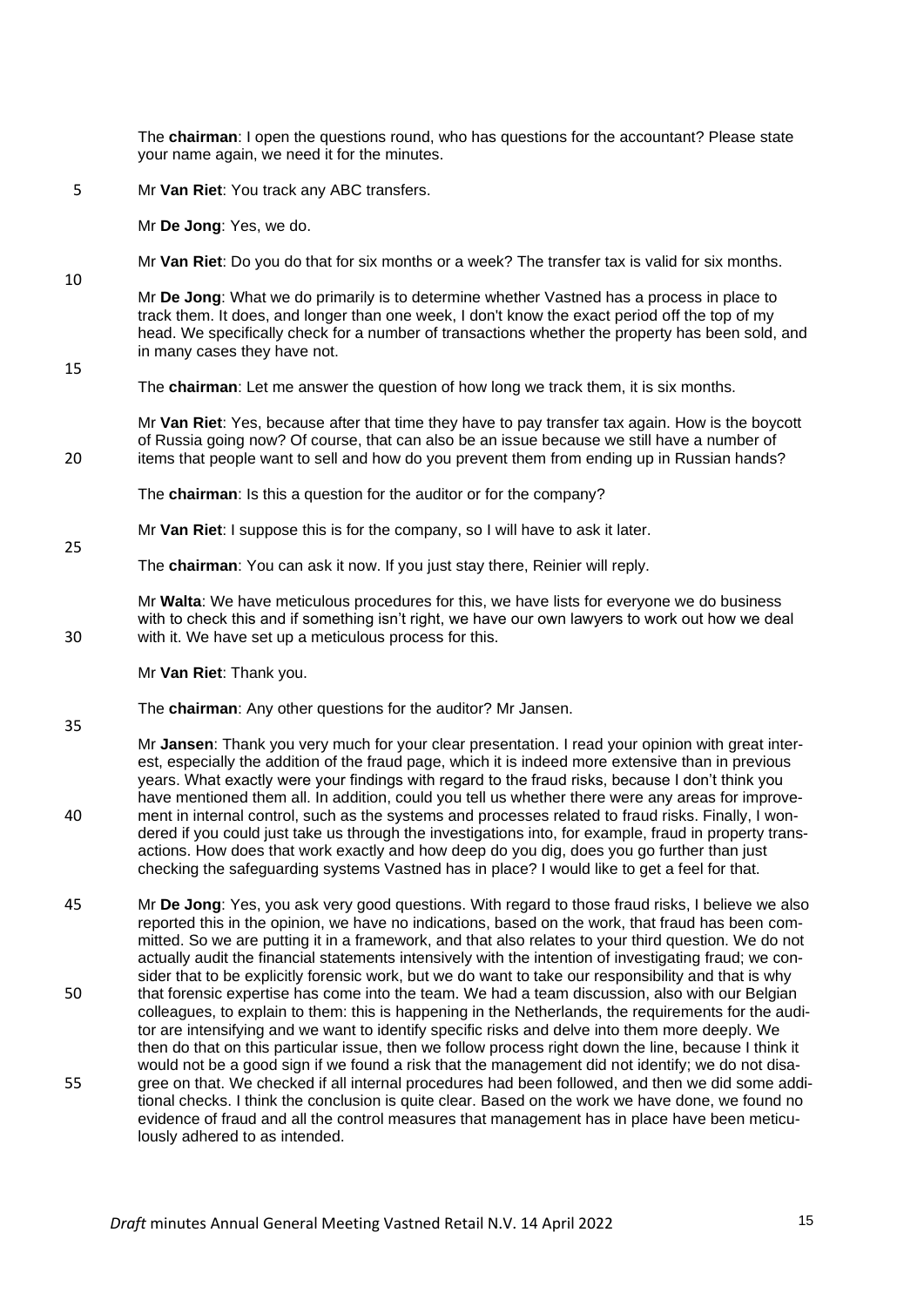Mr **Jansen**: I understand that there were no material observations, but were there any immaterial observations, points for improvement or things that could be improved in this audit or was there no question of that at all, was everything absolutely beyond reproach?

5 Mr **De Jong**: That is a difficult question because the concept of immaterial means different things to different people. We have made a number of recommendations to optimise internal control, and I choose that word very deliberately, because control is of a very high standard. Perhaps parts could be improved ever so slightly, but then the question is whether it is worth the effort? There is a cost involved and is it worthwhile, all things considered, to do that? Of course, we weigh those 10 arguments, if we think it should be done, it gets a different priority than it would otherwise. We are emphatically talking about optimisation.

Mr **Jansen**: Thank you for explaining this so clearly.

15 The **chairman**: May I add one more thing. We also have an internal audit function and perhaps it would be good for Reinier to touch on that.

Mr **Walta**: We have deliberately chosen an external internal auditor, BDO, with whom we prepare a three-year plan every year. Every year, they go into a number of subjects in more detail to really 20 look at the AO/IC and the findings that of course arise from this are followed up. We also look at how we deal with them and we simply share them with the auditor.

Mr **Jansen**: I understand that this is not about major issues, but what kind of things could be improved, what are we talking about?

- 25 Mr **Walta**: That would be for example whether the four-eyes principle adhered to correctly and whether the right person can press this or that button. It is really at that level, at the most detailed level.
- 30 Mr **Jansen**: Thank you very much.

The **chairman**: Any other questions to the auditor?

Mr **Tse**: The auditor spoke of a co-audit team in the Netherlands, Belgium and France. I think I did 35 not hear Spain. Is that right?

Mr **De Jong**: You are quite right. We cover Spain from the Netherlands. In France and Belgium we have separate teams that report to us and everything that happens in Spain is within the scope of the Dutch team.

40

The **chairman**: Any further questions? Jaap, thank you very much for your explanation. I am having a quick glance around to see if there are any questions to the company about the financial statements. There are not. We shall now proceed to the vote, you can vote on the financial statements, the adoption of the financial statements. I have just heard that one person with a vote has 45 left. We can now close the vote, everyone has voted. 99.74% in favour, 0% against and 0.26% ab-

stained. The resolution is adopted.

### **5. Comments on the reservation and dividend policy**

50 The **chairman**: We will now move on to the next item, which is agenda item 5, the comments on the reservation and dividend policy. The Annual General Meeting of 19 April 2013 adopted the present dividend policy which provides for a dividend distribution of at least 75% of the direct result per share. Are there any questions?

### 55 **6. Dividend declaration proposal for the 2021 financial year (resolution)**

The **chairman**: Let us move on to the dividend proposal, and that dividend proposal is in line with the dividend policy of paying out at least 75% of the direct result. Vastned proposes to distribute a total dividend of € 1.73 per share, equal to the dividend for 2020. This implies a payout ratio of 60 89.6% of the direct result. After deduction of the interim dividend of € 0.53 per share already paid,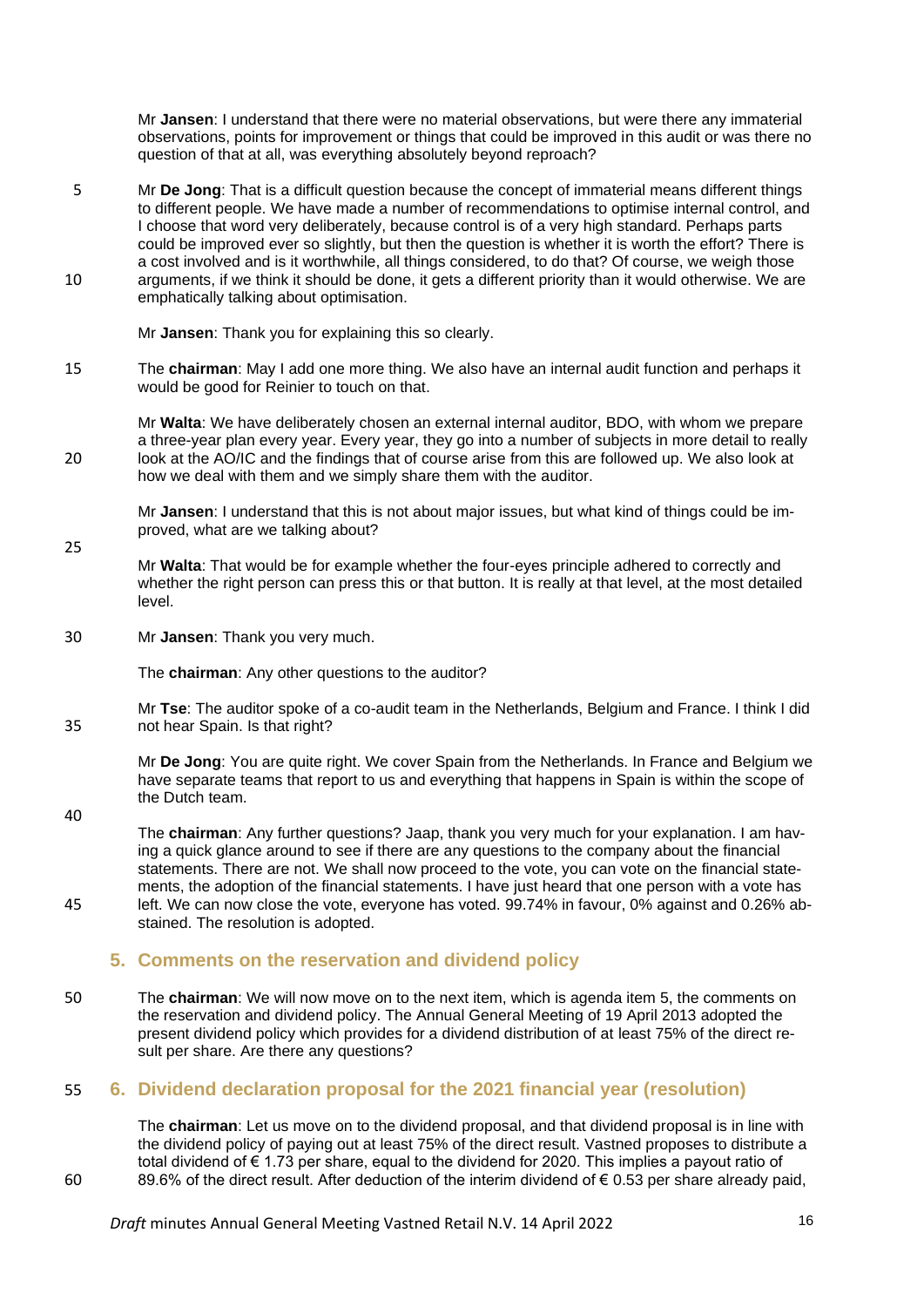an amount of € 1.20 per share remains to be paid out in dividend if the dividend proposal is approved. The ex-dividend date is 20 April 2022; the dividend will be made payable on 6 May 2022. It is proposed to the Annual General Meeting to declare a total dividend for the 2021 financial year of € 1.73. Are there any questions on this? If not, we shall proceed to the vote, and you may now 5 cast your votes on the declaration of the dividend. All votes have been cast. 97.75% in favour, 2.15% against and 0.1% abstained. The proposal is adopted.

# **7. Proposal to grant discharge to the Executive Board for the 2021 financial year (resolution)**

10

The **chairman**: Then the next topic, discharge. There are two items on the agenda. Agenda item 7 concerns granting discharge to the Executive Board and agenda item 8 concerns granting discharge to the members of the Supervisory Board. First of all, item 7. It is proposed to the Annual General Meeting to grant the members of the Executive Board full and final discharge for the per-15 formance of their duties in the 2021 financial year to the extent this performance is evident from the annual report or from information otherwise disclosed to the Annual General Meeting prior to the adoption of the financial statements on the 2021 financial year. Are there any questions about the discharge of the Executive Board? Then we shall now proceed to the vote on the discharge of the Executive Board. 99.72% in favour, 0.02% against and 0.27% abstained. The discharge of the 20 Executive Board is adopted. Then this item is closed.

# **8. Proposal to grant discharge to the members of the Supervisory Board for the 2021 financial year (resolution)**

25 The **chairman**: Let us move on to the next item on the agenda, item 8. The proposal before the Annual General Meeting of shareholders is to grant the members of the Supervisory Board discharge for the performance of their duties during the 2021 financial year. Just as with the previous item, this is based on their performance as it is evident from the financial statements for the 2021 financial year or from the information otherwise disclosed to the Annual General Meeting prior to 30 the adoption of the financial statements for the 2021 financial year. Are there any questions about the discharge of the Supervisory Board? Then you may now cast your vote on the discharge of the Supervisory Board. Everyone has cast their vote. 99.06% in favour, 0.62% against and 0.32% abstained. The resolution is adopted.

# 35 **9. Proposal to reappoint Mr Jaap G. Blokhuis as a member of the Supervisory Board (resolution)**

The **chairman**: Let us now turn to the reappointments section. The Supervisory Board aims for a composition of the Supervisory Board that supports Vastned and all its stakeholders in the long 40 term. Therefore the Supervisory Board proposes a composition that ensures continuity, diversity with the right mix of backgrounds and relevant experience for Vastned. In the interests of Vastned and all its stakeholders, the Supervisory Board has gone through a thorough process in recent months of selecting new candidates and achieving the best possible composition of the Supervisory Board. During that process, a constructive dialogue was held – here we are, there were ques-45 tions about this earlier – with the company's largest shareholder, Van Herk Investments. Following this dialogue, Van Herk Investments proposed to nominate Mr Ber Buschman as a member of the Supervisory Board. Based on a thorough assessment of all candidates, the Supervisory Board has concluded that the proposed members and composition is in the best interests of Vastned and all its stakeholders. With these appointments, the Supervisory Board will again be characterised by 50 extensive property expertise, general management, financial knowledge and Supervisory Board experience. Firstly, therefore, we propose that Mr Jaap Blokhuis be reappointed early, for a period of three years, and we do this because we want the appointments to be staggered in time. All the appointments expired in the same year, which is not ideal, and we therefore wanted to stagger the appointments so that each time someone else is eligible for reappointment; that is why we have 55 opted for three years. My colleague Mr Blokhuis has made a very valuable contribution to Vastned in recent years with his extensive property knowledge. I got to know him very well, because in the past year the two of us as the Supervisory Board met 24 times, I just want to mention this, six times in ordinary meetings and 18 times in special meetings. We also mentioned this in the annual report because we thought it was quite a feat to meet 24 times. Jaap, thank you for all those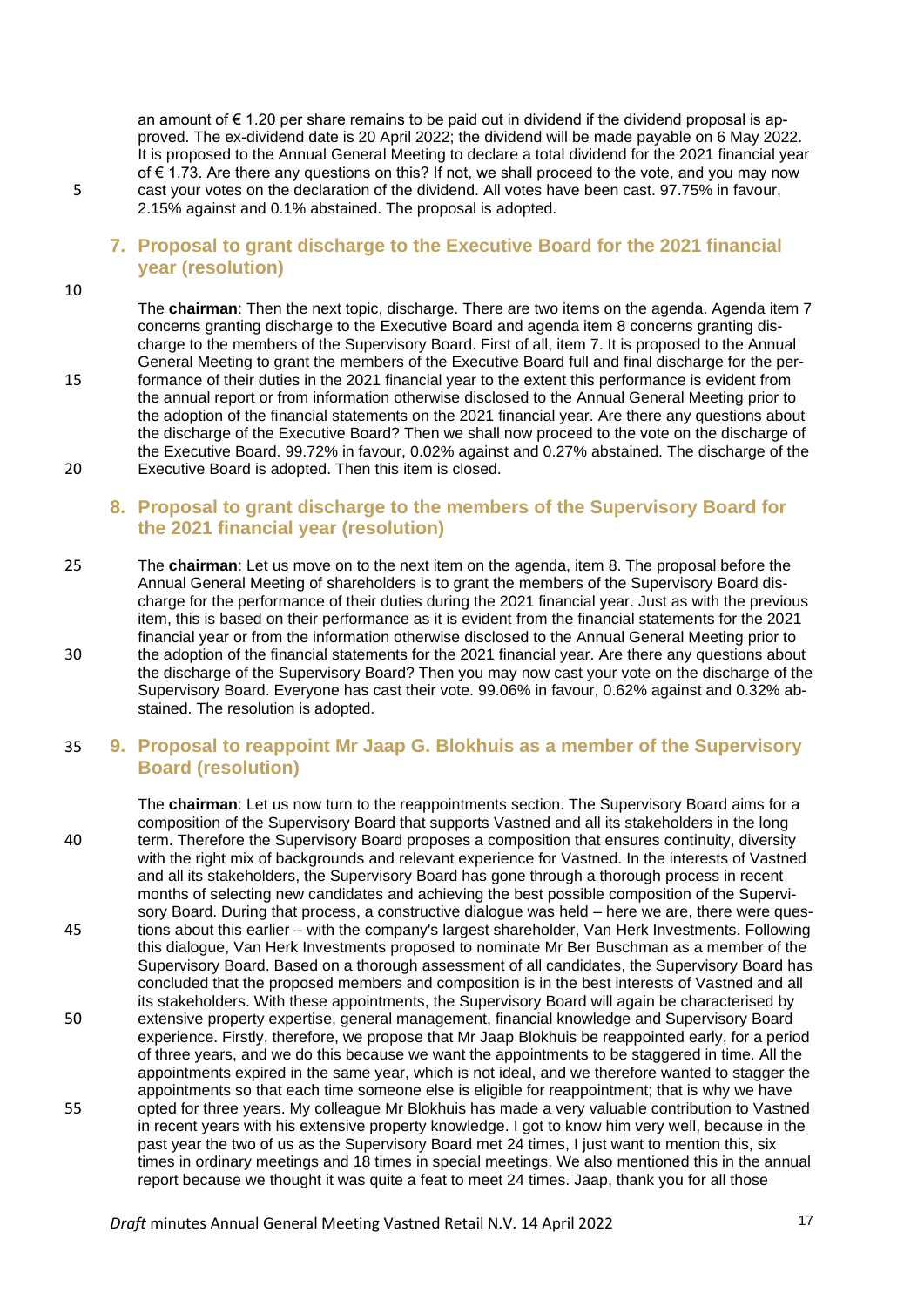meetings and I am sure you will handle things very well in the future. In addition, we propose to appoint two new members, namely Ms Theyse for a period of four years – perhaps you could stand up for a moment Désirée so everyone can see you – and Mr Buschman for two years, perhaps Mr Buschman could stand up as well. Now you all know who they are. Ms Theyse has built

- 5 an impressive career in financial management in various companies. Due to her previous role as CFO and member of the Supervisory Board of listed companies, she knows as well as anyone what it is like to function in a listed company environment. Upon her appointment, we will ask Ms Theyse to take up the position of chair of the Audit and Compliance Committee. In Mr Buschman's career he has held various management positions and he also brings in operational experience in
- 10 the field of commercial management and property investments. If all three appointments receive the support of the shareholders, I shall resign from Vastned's Supervisory Board after this meeting and hand over the chairmanship of the Supervisory Board to Jaap Blokhuis. To ensure continuity, the terms of office of these three proposed appointments are different, as I have already said. I would like to move on first to item 9, the reappointment of Mr Jaap Blokhuis for a period of three 15 years with effect from today and ending at the Annual General Meeting of 2025. I would now like

to put this item to the vote. Oh, I am forgetting the questions. I see many questions.

Mr **Van Riet**: Mr Jaap Blokhuis has been on the Supervisory Board for years and I expect him to be more independent than Mr Ber Buschman.

20

The **chairman**: In the Netherlands we have a corporate governance code and according to that code all three candidates are independent and that is because Mr Buschman is not employed by Van Herk Investments, there is no working relationship between Mr Buschman and Van Herk Investments. Mr Buschman has been nominated by Van Herk Investments, however, and in that re-25 spect he is not independent. Mr Blokhuis and Ms Theyse are 100% independent.

Mr **Van Riet**: Thank you.

- Mr **Jansen**: I have a number of questions, first of all to you, Mr chairman. I think you will have 30 fewer meetings in 2023 because you are indeed stepping down, but I noticed that your term actually ran for another year. My question is: could explain your stepping down and whether this was not a request from the major shareholder, was any pressure brought to bear, could you tell me a little more?
- 35 The **chairman**: No, it was purely my own decision. It's very simple, we wanted to stagger the terms of office, and now we can. Otherwise Jaap and I would have had to resign simultaneously in 2023 and that did not seem ideal. The staggering was the reason.

Mr **Jansen**: So this has nothing to do with the major shareholder; the staggering was the sole con-40 sideration.

The **chairman**: Correct.

Mr **Jansen**: All right. I also have a question to the individual supervisory directors. I could ask 45 them when their appointment is put to the vote, or I could do it now.

> The **chairman**: I suggest we do that at each appointment. Do you have anything for Mr Jaap Blokhuis? He is the first one to be voted on.

50 Mr **Jansen**: No, I will vote in favour.

The **chairman**: All right. Any other questions? We shall now vote on the reappointment of Mr Jaap Blokhuis for a period of three years. You may cast your vote. Everyone has voted. 96.36% in favour, 3.5% against and 0.14% abstained. So Mr Blokhuis is reappointed. Jaap, I would like to con-55 gratulate you. I will do it with a corona fist bump, congratulations.

# **10.Proposal to appoint Ms Desirée Theyse as a member of the Supervisory Board (resolution)**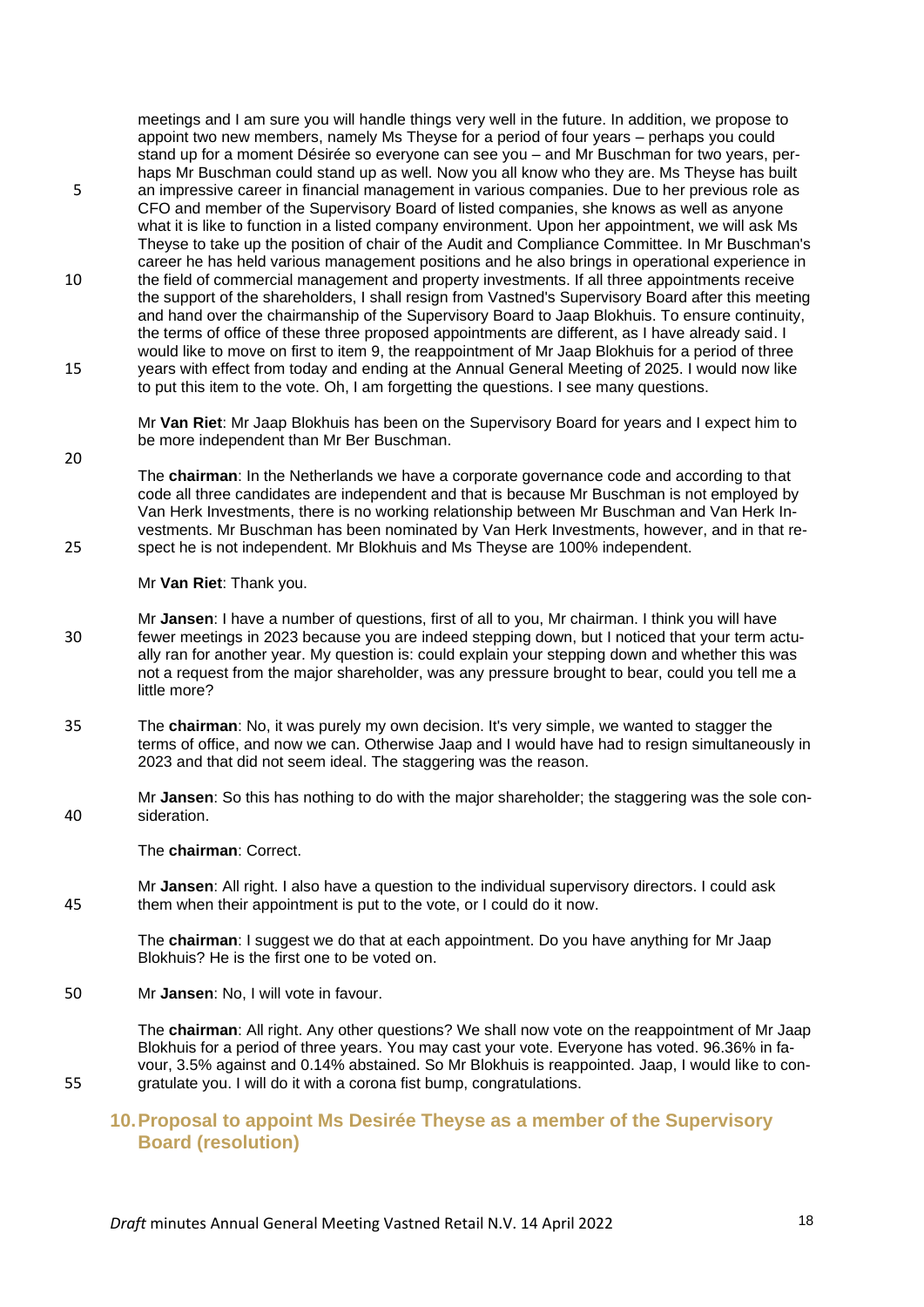The **chairman**: Let us move on to the next item, the appointment of Ms Désirée Theyse for a period of four years with effect from today and ending at the AGM in 2026. Are there any questions?

Mr **Jansen**: First, a general question. Two new directors will now be appointed so that two new-5 comers are elected to the three-member Supervisory Board. My question is whether this adequately safeguards Vastned's continuity. What is the Supervisory Board's view on this? That was my first question and my second question is actually to Ms Theyse. I can imagine that you may have had some reservations about coming here again today to be appointed to the Supervisory Board after your appointment in 2021 was withdrawn a few days before the meeting. I would like 10 to hear from Ms Theyse how she felt about that and whether she has taken this into consideration.

The **chairman**: Let me start with the first question on continuity. It is absolutely guaranteed. In 2021, we appointed a new CEO and it is of course very important for the company that there is a CEO in the company. He has now got a year's experience.

- 15 Mr Blokhuis has been with the company for three years, he knows the company through and through, he has also visited all the properties both at home and abroad, and we think that continuity with the current CEO and chairman of the Supervisory Board is guaranteed. We think we have very good new candidates, both a financial expert, whom we need for the Audit and Compliance Committee, and in the field of real estate experience. This year there were just two of us, and we 20 really needed someone else. And that is the link to Ms Theyse, whom we had indeed proposed in 2021, but then withdrew. Maybe you would like to tell us how you feel about that now, Désirée.
- Ms **Theyse**: Thank you for asking, I think it is right for me to give you my views. I was already very keen to be appointed in 2021. My appointment was withdrawn for certain reasons that were out of 25 my hands, but of course the Board consulted with me. The whole debate had nothing to do with me, I was assured. When I was asked again to be nominated, I responded enthusiastically. And here I am. That is my answer. Thank you for giving me a chance to explain.
- The **chairman**: We are delighted with Ms Theyse as a candidate. Any other questions? We shall 30 now proceed to the vote on the appointment of Ms Theyse for a four-year term as a supervisory director of Vastned. All the votes are in, thank you very much. 98.87% in favour, 0.13% against and 1% abstained. She has been appointed by a wide majority. Congratulations, Désirée. After the meeting, we've got a lovely bouquet for you. You can see it in the corner. We will present it to you after the meeting.
- 35

### **11.Proposal to appoint Mr Ber Buschman as a member of the Supervisory Board (resolution)**

40 The **chairman**: Now we come to the appointment of Mr Ber Buschman. Are there any questions?

Mr **Van Riet**: Does Mr Buschman also have business interests with the major shareholder?

The **chairman**: I think Mr Buschman can best answer this question himself. Perhaps you could 45 step forward for a moment?

> Mr **Van Riet**: How independent are you? How come the major shareholder proposed you for this position?

50 The **chairman**: If Mr Buschman stands there, there are two microphones facing each other and then it'll be fine.

Mr **Buschman**: Good afternoon. What was your question again?

55 Mr **Van Riet**: You have no business relationship and you are not an employee. How come the major shareholder proposed you for this position?

Mr **Buschman**: Via the board.

60 Mr **Van Riet**: So the board sought you out.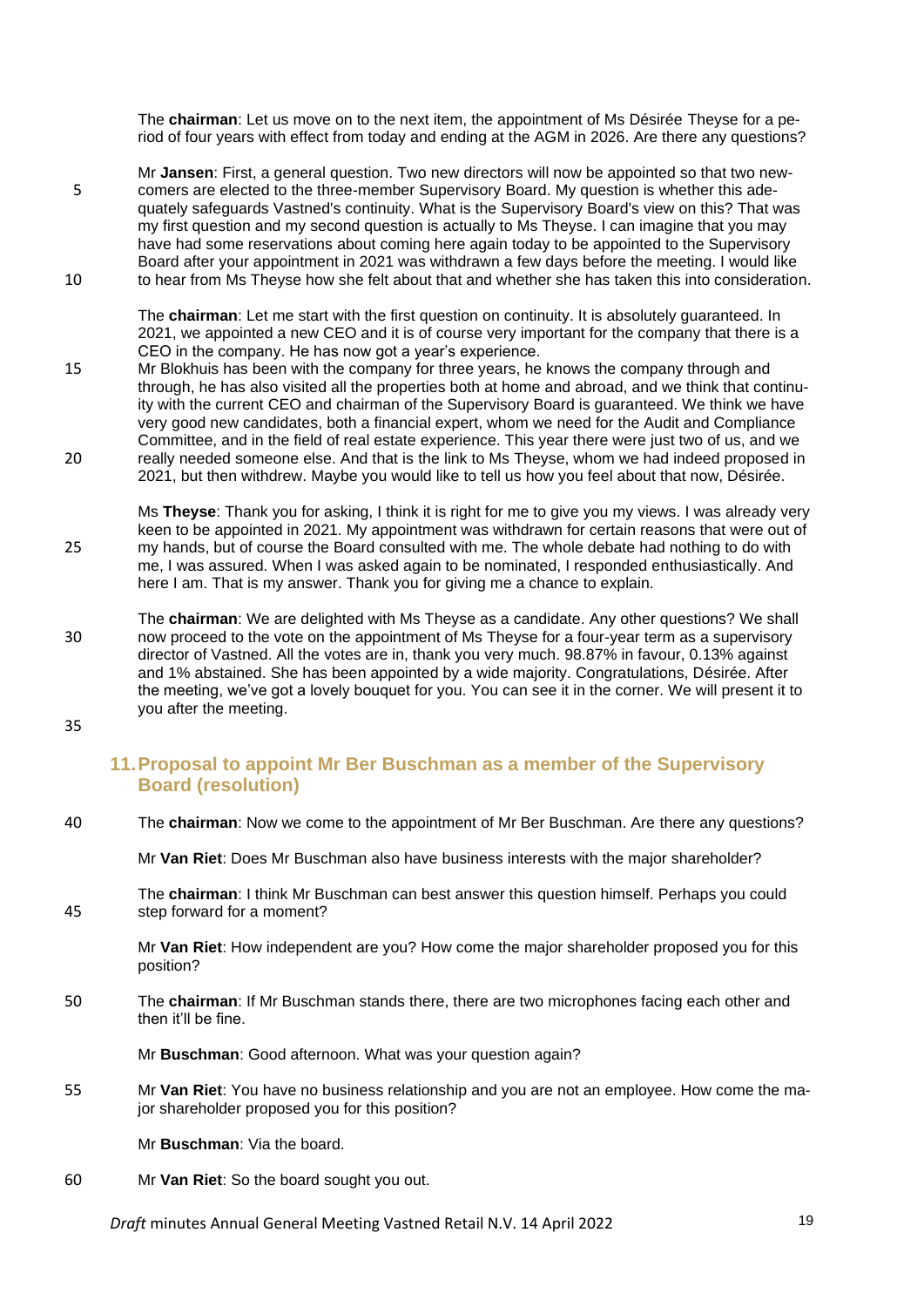Mr **Buschman**: Correct.

- Mr **Van Riet**: And then the major shareholder supported your appointment?
- Mr **Buschman**: You have to ask him, I don't know.

The **chairman**: We have been in constant dialogue with the major shareholder, I want to make that very clear, hence all the meetings we have had, as you may have read in the annual report.

Mr **Van Riet**: Thank you, that was my question.

Mr **Jansen**: I still have a few questions for the current Supervisory Board to make things completely clear because, to be honest, I do not quite understand the answer. Is Mr Buschman ap-15 pointed on behalf of the maior shareholder or did the major shareholder enter into dialogue with you, were various suggestions made, did you draw your conclusion about a candidate and was that Mr Buschman, whom you nominated?

The **chairman**: The latter, that is how it happened. We made some suggestions, which were dis-20 cussed with the major shareholder, and Mr Buschman ultimately emerged as the candidate.

Mr **Jansen**: With the approval of the major shareholder?

The **chairman**: You will soon be able to see if he approves of this candidate.

- Mr **Jansen**: Given the other voting results, I fortunately have no more doubts this time. I also have some questions for Mr Buschman himself. It is, of course, an honour to be asked to serve as a supervisory board member, and I can imagine that you have read up on everything that has been going on, but when it comes to the Vastned dossier, I can imagine that you have devoured all the 30 annual reports and everything else in order to know all the ins and outs. My question to you is what is your analysis of Vastned's property business at the moment, what are the issues you will be taking into account in your new role as supervisory board member and, perhaps as a foretaste, do you see any opportunities to create more value for shareholders than is currently the case? Of course, I mean the share price and net asset value.
- 35

55

25

5

10

The **chairman**: Before Mr Buschman answers, I would like to say something. Of course, Mr Buschman has read up during the due diligence, but he has not yet had an introduction period at Vastned; he must first be appointed by this meeting. Until you have been inducted properly and you have seen the documents... He has seen public documents, but not the reports of the supervi-40 sory board meetings, for example. Mr Buschman first must be properly inducted. He may, of course, answer as he pleases, but it is very early days.

Mr **Jansen**: I understand the line of defence, but I think it is a fair question to ask at this time. This is the only time to get clarity on what is going on. It is a legitimate question to ask now, and I really 45 don't want to be fobbed off yet again...

The **chairman**: No, I am not going to fob you off. I am just trying to say in advance that we have discussions with Mr Van Herk, that Mr Buschman has emerged as a candidate, that Mr Buschman has only seen public information and no internal company information, we have not shared any 50 confidential information and once he is appointed to the board, he can see all that. So he will have made up his mind based on that.

Mr **Jansen**: Someone with two years of history is now being nominated. We must be able to approve a certain person, and this includes the question of what you actually intend to do.

The **chairman**: I am not cutting off your question, I am just giving....

Mr **Jansen**: I got the impression you were doing just that.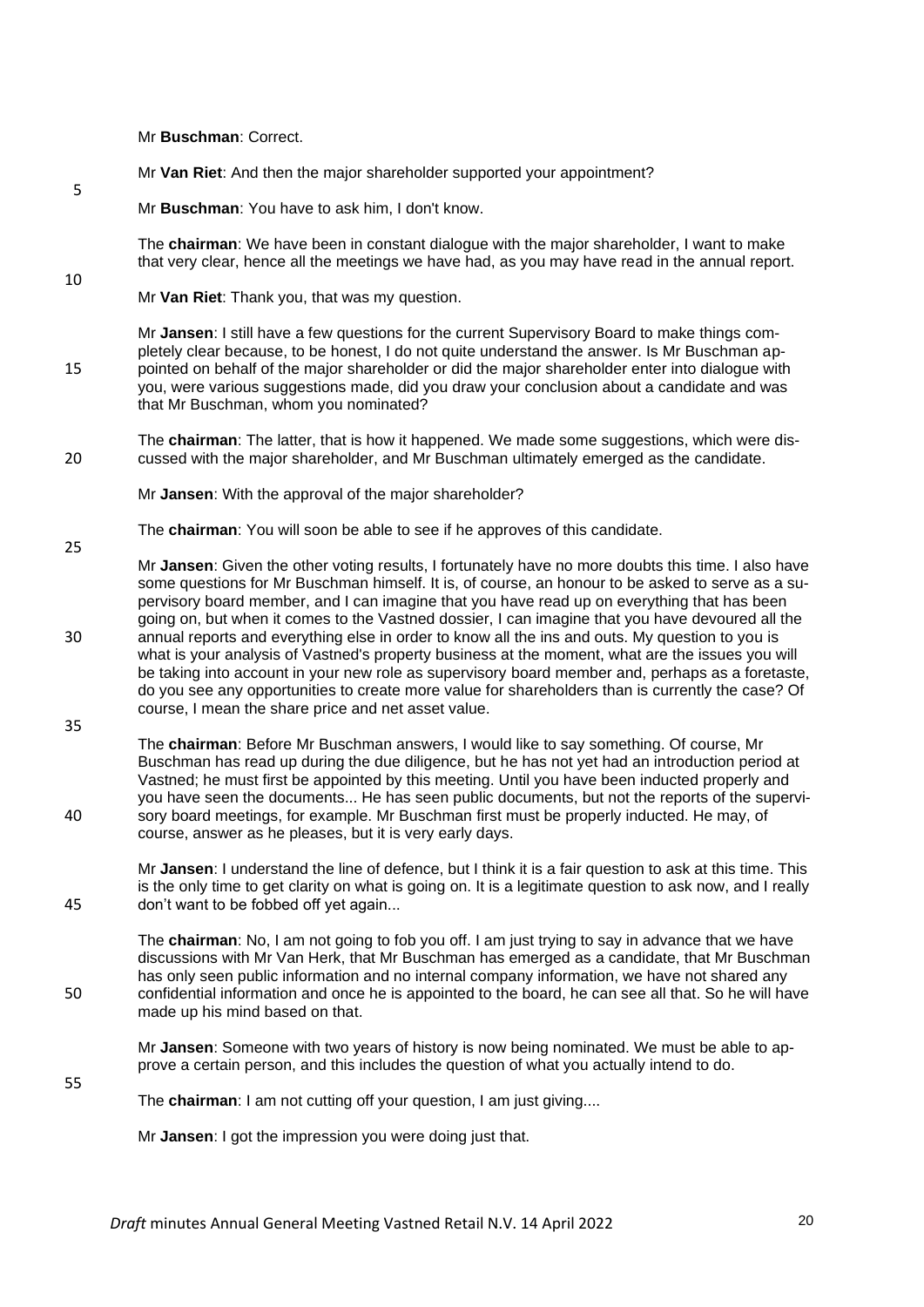The **chairman**: I am just trying to put it into context. This is the start of Mr Buschman's term as a supervisory board member. He is not on the Board yet, and your question would be fitting for a serving Board member. Mr Buschman can stand up for himself, and answer the question.

5 Mr **Buschman**: I don't really have any answers at this time other than to say that we will have to have extensive discussions first if I am actually appointed.

Mr **De Jonge**: Let me answer that. My name is De Jonge and I think I have been a Vastned shareholder for forty years. I find your question somewhat irrelevant because if someone is appointed. 10 and you expect him to come clean immediately on what his plans are... The qualities of Mr Buschman must have been discussed, so give the man some time to show what he can do and then come up with all these questions. Let us have a vote, then you can see how many people agree. That is my answer.

15 Mr **Jansen**: I think it is useful to have information before voting. We have been in limbo for two years and now there is finally an opportunity to ask questions.

The **chairman**: This is ultimately a discussion between the Supervisory Board, the Executive Board and the shareholder. I want to avoid discussions among shareholders. Everyone is entitled 20 to their own opinion, you are entitled to your opinion and Mr De Jonge is entitled to his, and I suggest you talk to each other outside the meeting. I refer again to the drinks and *bitterballen*; then is the time to do that. I do hope there will be *bitterballen*, by the way. Raymond, are there any *bitterballen*? We are going to order *bitterballen*, we will do that outside the meeting. Mr Jansen, you had more questions. 25

Mr **Jansen**: Then regretfully we have not got any answers. I'll leave this question until next year. I do have some other questions. I saw on Mr Buschman's CV that he is, among other things, a change manager. Could you please explain exactly what that means? It sounds a bit like you are managing changes, what exactly does that involve? So have you done any such work for Van 30 Herk...

The **chairman**: I like to stick to one question at a time: first the question about the change manager.

35 Mr **Buschman**: That is a question that requires a long answer and I am not going to give that now. There is a lot of explaining to do when you ask that kind of thing and this is not the time and place.

The **chairman**: Mr Buschman, this is about your general experience as a change manager.

40 Mr **Buschman**: You analyse a business and see what can be improved, that is what you do.

Mr **Jansen**: Okay, that is clear. Just to clarify even further: Mr Buschman is independent, but what about, for example, feedback of information discussed with the major shareholder on the Supervisory Board? Have agreements been made about that?

The **chairman**: There is a legal framework for this in the Netherlands; the major shareholder does not receive different information from all other shareholders, there are publication rules for that. I think that everyone behind this table and Mr Buschman and Ms Theyse are well aware that these rules must be adhered to; we want to avoid inside information issues.

50

55

45

Mr **Jansen**: All right. Then finally, to be even clearer: Can you confirm that Mr Buschman has not received any instructions from the major shareholder and that he is truly independent?

The **chairman**: I can.

Mr **Jansen**: Fine, thank you very much.

The **chairman**: Mr Dekker.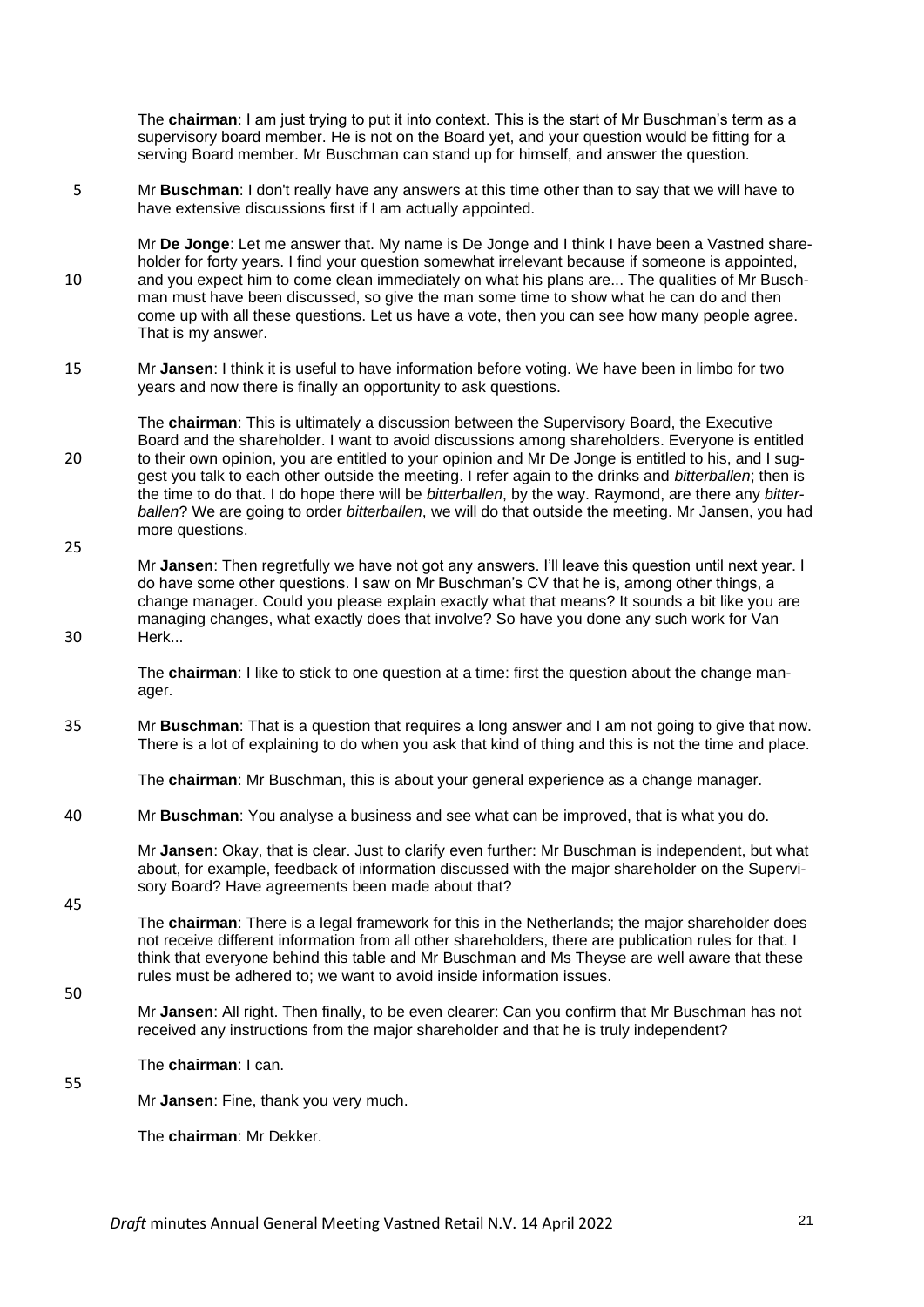Mr **Dekker**: I have a fairly minor question. No doubt over time certain things have been built up as being job requirements or at least desirable knowledge for this supervisory position. My specific question is as follows. When we look at the countries where Vastned operates, partly in view of the fact that Mr Buschman is a change manager in a general sense, at least that has been ex-5 pressly mentioned in this context, does Mr Buschman have any specific knowledge of the countries, the four countries to be precise, where Vastned operates? I feel it might be useful if he had specific expertise of one or two countries. Could you say a little more about this?

The **chairman**: Would you like to take this one?

#### Mr **Buschman**: No.

10

15

25

The **chairman**: In any case, Mr Buschman knows the Netherlands very well, having done real estate projects there. Not in France, I don't think.

#### Mr **Buschman**: No.

The **chairman**: And also not much in Belgium.

20 Mr **Buschman**: To a lesser extent.

The **chairman**: So mainly the Netherlands and to a lesser extent Belgium.

Mr **Dekker**: Thank you, that is a clear answer.

The **chairman**: But international experience is important, Mr Buschman has quite a lot of experience in America. Let me state upfront that we will not be going into America, but it is important for a supervisory board member to know how people in other countries think, that not every people around the world eats potatoes, let's say. This is important and I am confident that Mr Buschman 30 is aware of such things.

Mr **Dekker**: So you will know why I asked the question.

The **chairman**: Quite. Any other questions? Then we shall now proceed to the vote on the ap-35 pointment of Mr Buschman. Please cast your vote now. 99.13% in favour, 0.72% against and 0.15% abstained. Mr Buschman has been appointed as a member of the Supervisory Board of Vastned. Congratulations, Ber. There will be flowers for you too, but you will have to wait until the end of the meeting.

### 40 **12.Proposal to amend the remuneration policy for the members of the Executive Board (resolution)**

The **chairman**: We will now move on to two company law agenda items and for these I would like to give the floor to the chairman of the Remuneration and Nomination Committee, Jaap Blokhuis.

45

Mr **Blokhuis**: Thank you, Marc. Agenda items 12 and 13 that we will be discussing now are proposals to change or adopt the remuneration policy for the Executive Board and the Supervisory Board. The law provides that adoption of these proposals requires a majority of at least 75% of the votes cast. I would first like to address agenda item 12, the proposal to change the remuneration 50 policy for Vastned's Executive Board. You have been able to read the amendments proposed in the notes and the three appendices to the agenda for this meeting. The present remuneration policy for the Executive Board was amended and readopted by the Annual General Meeting most recently on 19 April 2018. The changes mainly concern the following three points. The fact that the Executive Board will consist of one person going forward, secondly the revised European Share-55 holders' Directive and the related necessary adjustments in policy, and thirdly the addition of a quantitative and therefore measurable ESG target to the LTI. The substance of the remuneration policy for the Executive Board will remain largely unchanged from the current remuneration policy. In addition to the technical amendments related to the amended Shareholders' Rights Directive, the proposed amendments mainly concern the fact that the Executive Board will consist of one 60 person from now on and that there will no longer be any distinction between the positions of CEO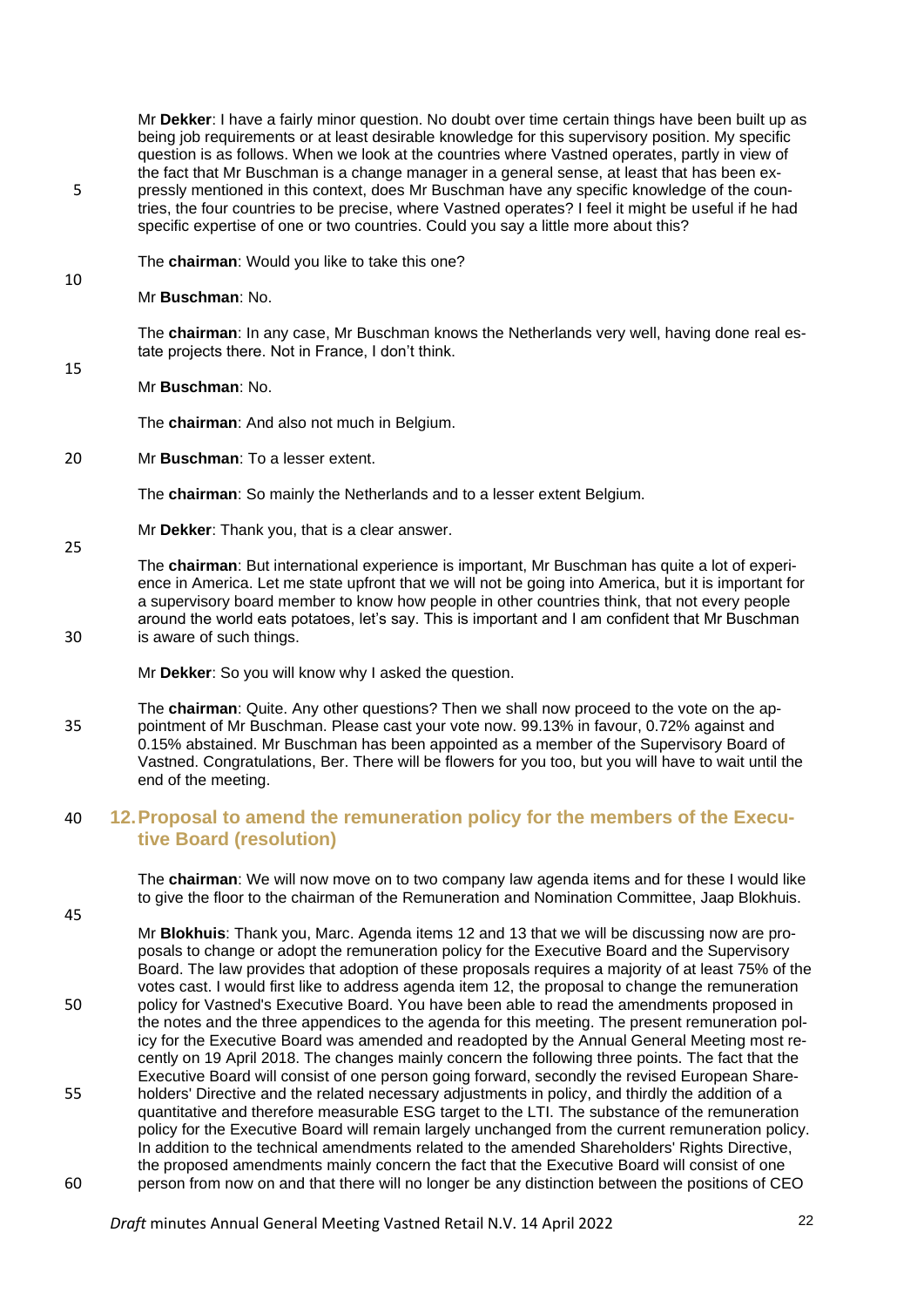and CFO. We also propose that an ESG target should be made part of the business health test of the LTI so that the ESG target will cover at least 10% and at most 20% of the total LTI. Naturally, we will report extensively on the various specific targets and their achievement in the remuneration report. If this proposal is adopted the new Remuneration Policy for the Executive Board will 5 take effect retrospectively as of 1 January 2022. Adoption of the proposal requires a majority of at least 75% of the votes cast. If this majority is not achieved, the current remuneration policy will remain in effect and a new proposal will be put to the Annual General Meeting in 2023. Are there any questions on this agenda item?

10 Mr **Van Riet**: The Executive Board used to consist of the CEO and the CFO. Several people on the Board is quite common, why is the Board just one person now?

The **chairman**: The company has been simplified considerably over the past year. We used to have operations in Turkey and had large shopping centres in Spain, all of which were sold and we 15 started buying properties in A1 locations. The scope of work has been simplified. We have said that this can also be done with one person, provided that the financial controls are properly secured. We have an executive committee of six people, the CEO sits on it and there is also a procedure for the financial officer on that executive committee that also ensures that he can question the CEO's decisions. If he cannot reach an agreement with the CEO, a procedure has been 20 agreed upon that he can also go to the Supervisory Board. So we have safeguarded this well because it is very important that you have interaction between the CEO and the CFO and we have organised this at the level of the executive committee instead of the Executive Board.

Mr **Van Riet**: Yes, because the disadvantage of being 95% in charge is that the second-in-com-25 mand is less able to criticise. Now, I am not underestimating Mr Kramer, certainly not.

The **chairman**: The second-in-command, the financial man, is at the back. It is Mr Van Dongen, would you raise your hand? What is important is how this works in practice, and we have seen in 2021 that it works very well. Mr Van Dongen also attended all the meetings of the Audit Commit-30 tee and I have seen that he is not a yes-man. That is very important, we don't want any yes-men.

#### Mr **Van Riet**: Neither do we.

Mr **Jansen**: First of all, my compliments on the remuneration report and, in fact, on the policy; it is 35 transparent, the disclosure is pretty good and, in my opinion, it is very much in line with the wellknown directive from Brussels. I do have a question about the newly added point in the long-term incentive, ESG is added and indeed VEB also encourages the inclusion of this type of criteria. It is a considerable portion; with one third to two thirds of 30%, you can get to 20% of the total, and we do think that it should list what exactly the criteria are. I gone through it all, but I have not read an-40 ywhere what exactly within ESG is the target against which Mr Walta will be judged in three years' time. Could you say something more about the criteria and perhaps the levels of ambition?

Mr **Blokhuis**: At Vastned, we have a product that is very difficult in terms of energy savings, namely historic retail properties that are often difficult to renovate because of their historic charac-45 ter. Moreover, we lease shells, so the entire interior and the systems are up to the tenant, and we have only limited influence on that. We do stipulate green clauses with the tenants, but the most tangible thing we can do in the end is to increase the percentage of eligible assets, as it is called. It is now 10% and must be increased to 25% over the next three years. This means that a larger part of our portfolio will qualify for green financing. That is the main target we currently have in 50 terms of sustainability and ESG. We have included them in the list of targets within the business health test for the director.

Mr **Jansen**: I understand. So in three years' time, the remuneration report under ESG will state one third or two thirds eligible assets and if that is 25% or more, the bonus will be paid.

Mr **Blokhuis**: Correct, but we also have two interim years in which a bonus has to be paid out and that becomes a kind of a sliding scale. So we will proportionally include the increase in the first year and phase out the old target because it has to remain a long-term target.

60 Mr **Jansen**: Thank you.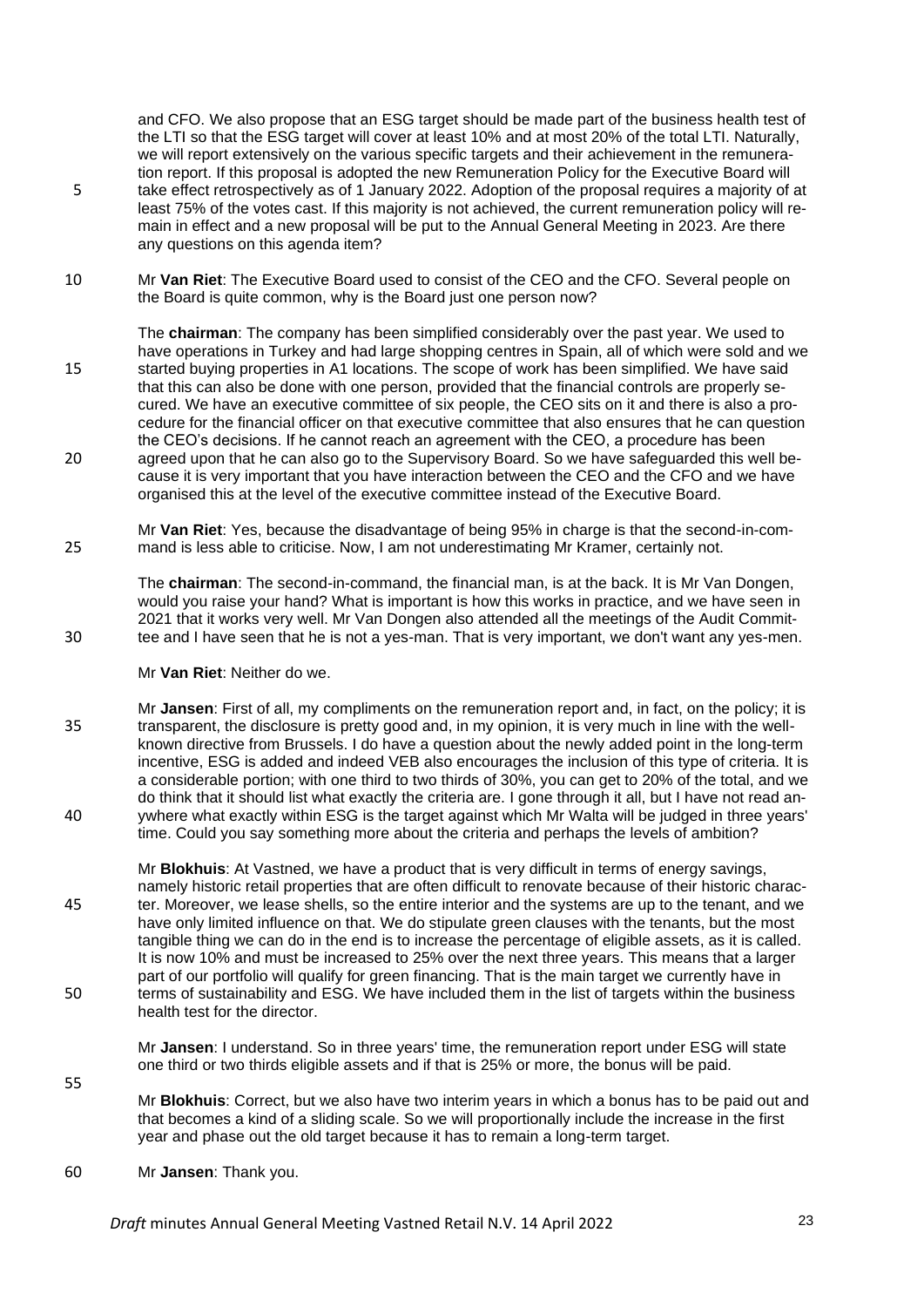The **chairman**: Any more questions? Then I would like to proceed to the vote on the adoption of the remuneration policy for the Executive Board. You may now cast your vote. 98.06% in favour, 1.21% against and 0.73% abstained. The proposal was therefore adopted.

5

### **13.Proposal to adopt the remuneration policy for the members of the Supervisory Board (resolution)**

The **chairman**: We will now move on to the next item, which is agenda item 13, the proposal to 10 adopt the remuneration policy for Vastned's Supervisory Board. Jaap, over to you again.

Mr **Blokhuis**: Thanks, Marc. Agenda item 13 concerns a proposal to adopt a separate remuneration policy for the Supervisory Board. This proposal is made in response to recently enacted legal provisions implementing the Shareholders' Directive. If the proposal is adopted, the remuneration 15 policy for the Supervisory Board will take effect retroactively as of 1 January 2022. The law provides that adoption of these proposals requires a majority of at least 75% of the votes cast. The proposal comprises inter alia a simplification of the remuneration system of the members of the Supervisory Board. This is to do with the smaller size of the Supervisory Board, three members instead of four, whereby the total standard remuneration for regular Supervisory Board member-20 ship will remain unchanged compared to the present situation. The allowance for committee membership is deleted in the new proposal. Only the chairmanship of the Supervisory Board, the chairmanship of the Audit and Compliance Committee and the chairmanship of the Remuneration and Nomination Committee result in an additional allowance, as was the case in the past. For the full text, please refer to the remuneration policy for the Supervisory Board as contained in the appen-25 dix to the agenda for this Annual General Meeting. Are there any questions on this agenda item?

The **chairman**: No questions. Then I shall proceed to the vote on the adoption of the remuneration policy for the Supervisory Board. You can now cast your vote. All votes have been cast. 99.88% in favour, 0.02% against and 0.1% abstained. The proposal was therefore adopted.

#### 30

#### **14.Any other business**

The **chairman**: We now come to the final item on the agenda of this meeting: any other business. I hereby offer all present the opportunity to ask questions that have not been addressed so far, if 35 any. Mr Dekker.

Mr **Dekker**: I do not come here very often, but I have done for quite some time, and I remember that we said goodbye to Mr Klaas Westdijk from his position on the Supervisory Board and at the end, as he walked away from the table, he said 'what on earth do I need flowers for'. 40 I hope the flowers will be better received this time. My question is the following. If we look at the lease conditions for the tenants, the previous chairman of the Executive Board at the time, which of course varies every year, had the feeling that more work had to be done before the tenants moved into the premises than they were used to before. Incidentally, I can say that I was also happy with the previous chairman, but of course there is always room for improvement. Has the 45 tendency to have more renovations because the tenant wants more prefinancing from the landlord

dropped off, or is it still the case for some properties and does it perhaps differ from country to country?

Mr **Walta**: In principle, of course, we do still see that. In periods with more vacancy, it is a bit more 50 of a tenant's market than a landlord's market, and tenants do want that, but of course it is ultimately a matter of negotiation. Which tenant you choose is ultimately part of a total package that you agree on with a tenant.

Mr **Dekker**: In the case of larger tenants who would like to have an outlet in a number of cities, I 55 can imagine that they would appreciate a uniform approach to the premises.

Mr **Walta**: We have such diverse properties that every property, whether it is the same tenant or not, will involve discussions. To be perfectly honest, if there are three tenants, negotiations are a different process than if there is just one tenant for a property.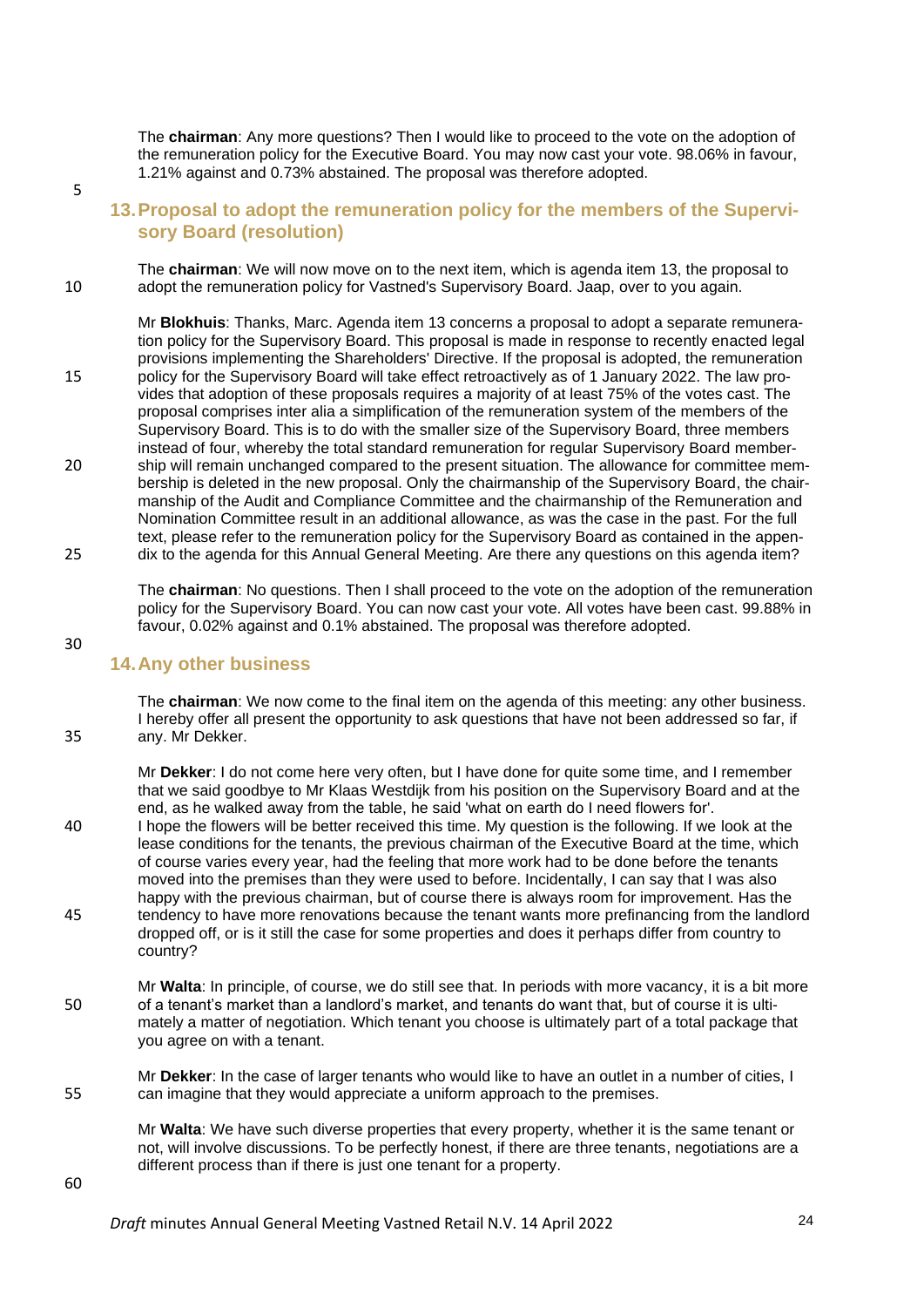Mr **Dekker**: Of course. Is the Rue de Rivoli now to your liking or are there still things that could be improved?

Mr **Walta**: Rue de Rivoli is fully let, and indeed with the kind of tenants we like. The great thing 5 about Rue de Rivoli is that it has made a giant step up in Paris. A Samaritaine has opened, a large department store owned by Louis Vuitton, and a few big shops have been added, a big Uniqlo and a big Zara, so Rue de Rivoli is now one of the top shopping streets in Paris. Of course, that benefits our property, which is fully let, but there are opportunities there if there should be another tenant change. 10

Mr **Dekker**: So the temporary worries you had are actually past?

Mr **Walta**: Yes, they are.

#### 15 Mr **Dekker**: Thank you.

35

The **chairman**: Any other questions? Mr Jansen.

- Mr **Jansen**: I actually have two more questions. The first question I also asked in 2021. Some-20 where in the annual report it says that if the net return in the valuations of appraisers increases by 95 basis points, the write-downs are so high that the covenants would be in jeopardy. In 2021, I asked about the probability of that happening, and was told it was very low. I can imagine that now, with inflation and interest rates on the up, we are living in slightly different times, and I am going to put the same question to you again. Is the risk still very low or has it increased? 25
- Mr **Walta**: I think this risk is still low, also in view of the fact that in the past six months, when we were also dealing with COVID, valuations actually stabilised. We will have to see how interest rates are going to play out, but as I have said before, we see valuations generally stabilising.
- 30 Mr **Jansen**: I see, super. There is an item missing from the agenda, which was also the case in 2021, but which is always discussed with all other property funds just before 'any other business': a mandate to issue shares without pre-emptive rights. May I ask why that agenda item is missing?
- The **chairman**: We see no need for this at present.

Mr **Jansen**: No flexibility or it is not necessary? So it is not to do with the major shareholder?

The **chairman**: There you go again. No, it has nothing to do with the major shareholder.

40 Mr **Jansen**: Yes, I will keep asking. Thank you very much.

Mr **Van Riet**: You were just talking about when you lease a property and you have three tenants. Do you then opt for tenant diversification or do you prefer the tenant you already know?

45 Mr **Walta**: In principle, of course, it is first about conditions; under what conditions do they want to rent. Usually, the candidates are quite close to each other, and then it is a matter of looking carefully which tenant we think is stronger and better suited to that place. That is how we ultimately choose the tenant. Financials come first, of course. If there is a big difference then you don't have much choice; if there isn't, then you look at diversification and also at which tenant we think will 50 realise the best turnover because if the tenant is just the right fit for that spot, he is likely to stay for a long time.

Mr **Van Riet**: I agree with you that diversifying the location with various other tenants is a very important point. Another issue is that we have a lot of older properties, which is also problematic 55 when it comes to changing the facades and things like that, and also when it comes to insulation. It is hard to insulate those properties well.

Mr **Walta**: In principle, we look at every property to see what is possible. Listed buildings are indeed more difficult and then you have to run everything past *Monumentenzorg*, or in France the 60 French *Monumentenzorg*. You also notice that there is still a discrepancy between what we want